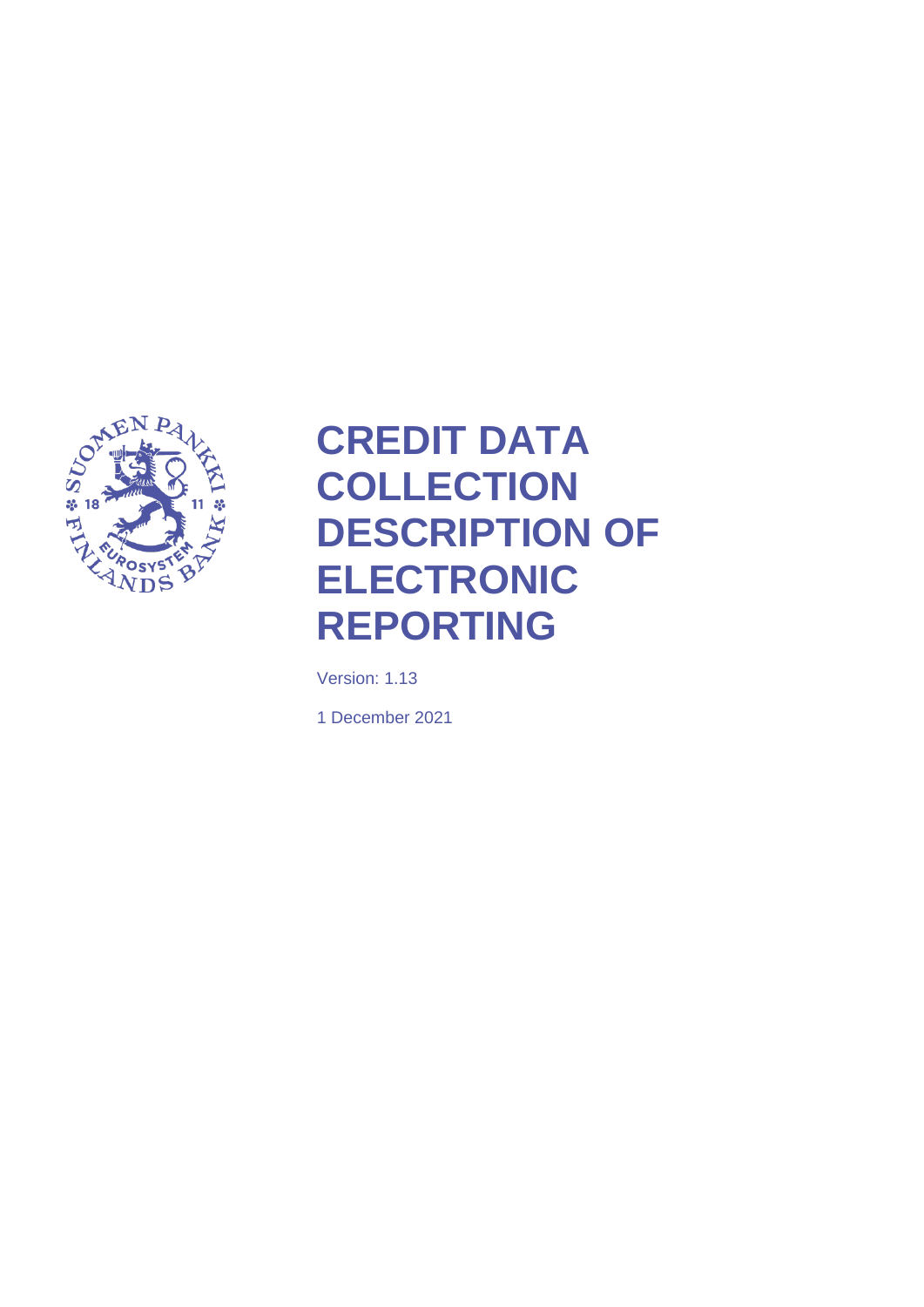

| <b>Version</b>    | <b>Date</b>     | <b>Validity</b>          | <b>Revisions</b>                                                                                      |
|-------------------|-----------------|--------------------------|-------------------------------------------------------------------------------------------------------|
| 1.13              | 1 December 2021 |                          | - Periodic dependency of schema files                                                                 |
| 1.12              | 22 April 2021   |                          | - New type of report file introduced for mapping                                                      |
|                   |                 |                          | changed identifiers                                                                                   |
|                   |                 |                          | - Periodic dependency of schema files                                                                 |
|                   |                 |                          | - Changes according to schema version 1.12                                                            |
|                   |                 |                          | updates                                                                                               |
| 1.11              | 28 August 2020  |                          | - References to schema, files and documents                                                           |
|                   |                 |                          | version numbering changed to format X.XX                                                              |
| 1.10              | 6 November 2019 |                          | - Changes according to schema version 1.10                                                            |
| 1.9               | 28 June 2019    |                          | - Changes according to schema version 1.9                                                             |
| 1.8               | 30 August 2018  |                          | - Changes according to schema version 1.8                                                             |
|                   |                 |                          | - Removal of references concerning change re-                                                         |
|                   |                 |                          | porting (submission type CHANGE and action                                                            |
|                   |                 |                          | type DELETE), paragraphs 4.3, 5, 5.1, 5.7.2                                                           |
|                   |                 |                          | and 6                                                                                                 |
| 1.7               | 14 August 2018  |                          | - Changes according to schema version 1.7                                                             |
| 1.6               | 13 July 2018    |                          | - Changes according to schema version 1.6                                                             |
|                   |                 |                          | - Change of DCS2 Service Provider name to                                                             |
|                   |                 |                          | Posti Messaging Oy                                                                                    |
| 1.5               | 16 March 2018   |                          | - Changes according to schema version 1.5                                                             |
|                   |                 |                          | - DCS2 production environment website pub-                                                            |
|                   |                 |                          | lished                                                                                                |
| 1.4               | 31 January 2018 |                          | - Changes according to schema version 1.4                                                             |
| $\overline{1}$ .3 | 28 December     |                          | - Changes according to schema version 1.3                                                             |
|                   | 2017            |                          | - Section 5.1.1 "Counterparty report file", revi-<br>sions to table requirements for "Head office un- |
|                   |                 |                          | dertaking identifier", "Immediate parent under-                                                       |
|                   |                 |                          | taking identifier" and "Ultimate parent under-                                                        |
|                   |                 |                          | taking identifier"                                                                                    |
|                   |                 |                          | - Section 5.3.2 "The schema of feedback files",                                                       |
|                   |                 |                          | the part about the feedback on validation                                                             |
|                   |                 |                          | checks performed by the Bank of Finland writ-                                                         |
|                   |                 |                          | ten in more detail                                                                                    |
| 1.2               | 29 September    | This document is a       | - Changes according to updated schema ver-                                                            |
|                   | 2017            | draft version of the in- | sion $1.2$                                                                                            |
|                   |                 | structions and cannot    | - Added in section 1 an introductory remark on                                                        |
|                   |                 | be used for reporting to | the data collection service (DCS2)                                                                    |
|                   |                 | the Bank of Finland.     | - Added in section 5.3 XML schema and its                                                             |
|                   |                 |                          | version and information on schemas of sub-                                                            |
|                   |                 |                          | mission files                                                                                         |
|                   |                 |                          | - Sections 5.6.1 and 5.6.2: more details on the                                                       |
|                   |                 |                          | identifier of foreign data providers                                                                  |
|                   |                 |                          | - Section 5.7: more details on validation rules                                                       |
|                   |                 |                          | in new section 5.7.1 "Validation checks of the                                                        |
|                   |                 |                          | DCS2" and section 5.7.2 "Other technical vali-                                                        |
|                   |                 |                          | dations of the Bank of Finland"                                                                       |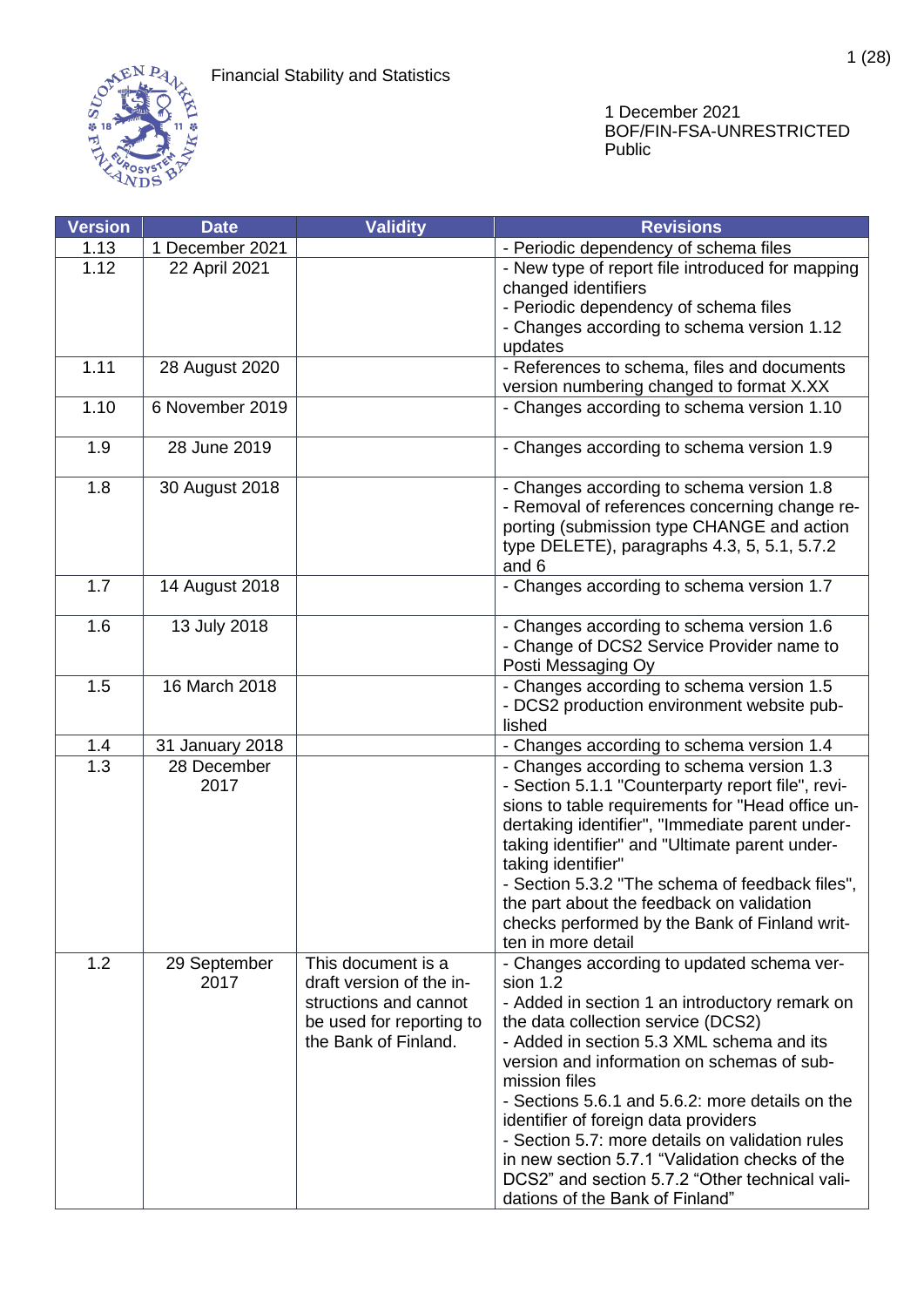

|     |                 |                                                                                                                             | - Added in section 6 "Transmission of data do<br>the Bank of Finland" information on the e-iden-<br>tification and e-authorisation services of Su-<br>omi.fi<br>- More details added in section 8 "Feedback<br>reports"                                                                                                                                                                                                                                                                                                                                                                                            |
|-----|-----------------|-----------------------------------------------------------------------------------------------------------------------------|--------------------------------------------------------------------------------------------------------------------------------------------------------------------------------------------------------------------------------------------------------------------------------------------------------------------------------------------------------------------------------------------------------------------------------------------------------------------------------------------------------------------------------------------------------------------------------------------------------------------|
| 1.1 | 24 May 2017     | This document is a<br>draft version of the in-<br>structions and cannot<br>be used for reporting to<br>the Bank of Finland. | - Changes according to updated schema ver-<br>sion $1.1$<br>- Section 5.1.2: revisions to descriptions of key<br>identifiers for records in the monthly credit re-<br>port<br>- Section 5.2 "Reported values and precision"<br>written in more detail regarding the reporting of<br>not applicable attributes and empty values<br>- Section 5.4 "Splitting of large report files" writ-<br>ten in more detail<br>- Section 5.6 "File naming": changes to the cre-<br>ation of timestamp (EXTRACTEDTIME)<br>- New validation rules added in section 5.7<br>"Validation rules"<br>- Some small stylistic adjustments |
| 1.0 | 31 January 2017 | This document is a                                                                                                          |                                                                                                                                                                                                                                                                                                                                                                                                                                                                                                                                                                                                                    |
|     |                 | draft version of the in-                                                                                                    |                                                                                                                                                                                                                                                                                                                                                                                                                                                                                                                                                                                                                    |
|     |                 | structions and cannot                                                                                                       |                                                                                                                                                                                                                                                                                                                                                                                                                                                                                                                                                                                                                    |
|     |                 | be used for reporting to                                                                                                    |                                                                                                                                                                                                                                                                                                                                                                                                                                                                                                                                                                                                                    |
|     |                 | the Bank of Finland.                                                                                                        |                                                                                                                                                                                                                                                                                                                                                                                                                                                                                                                                                                                                                    |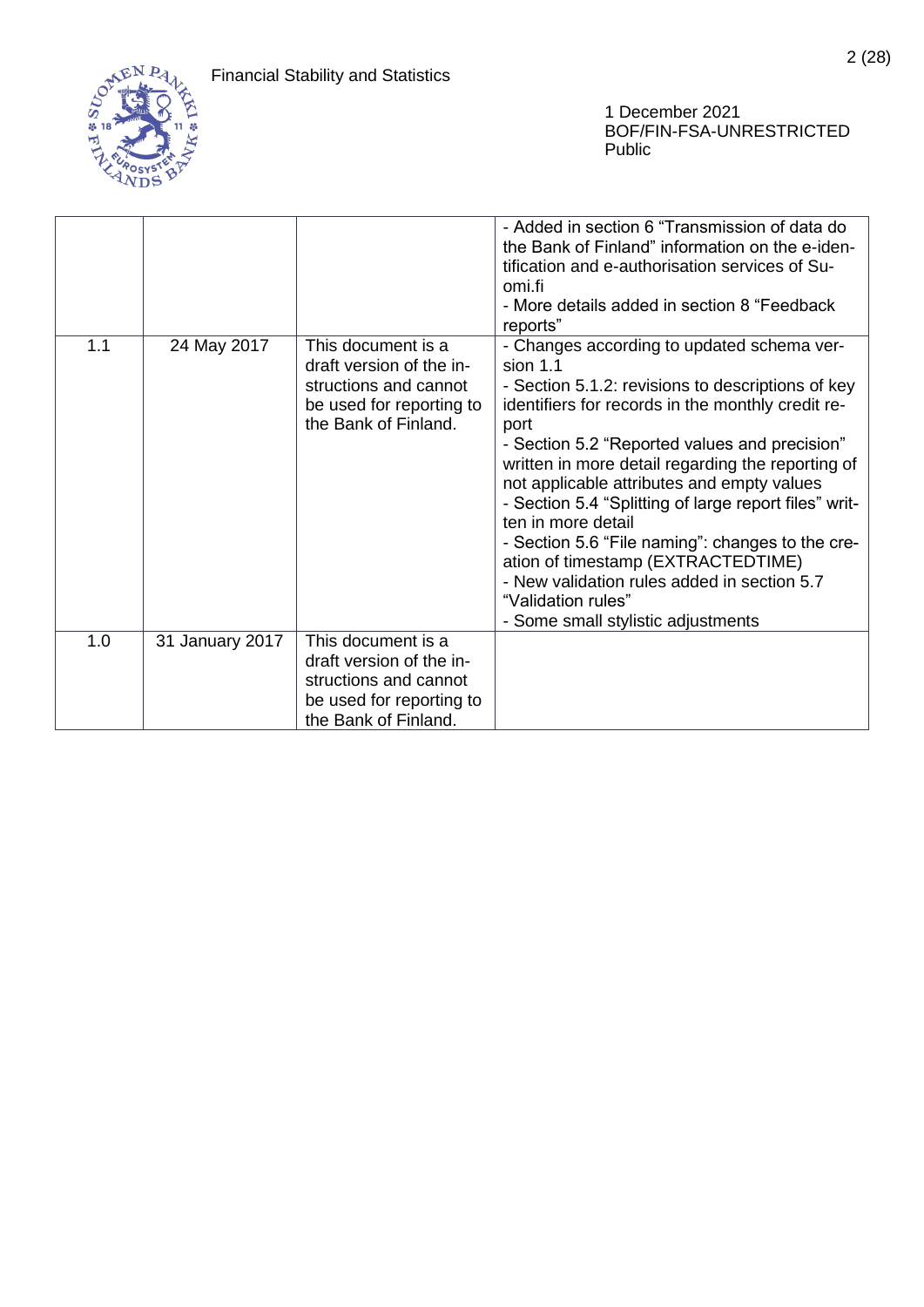

# **Table of content**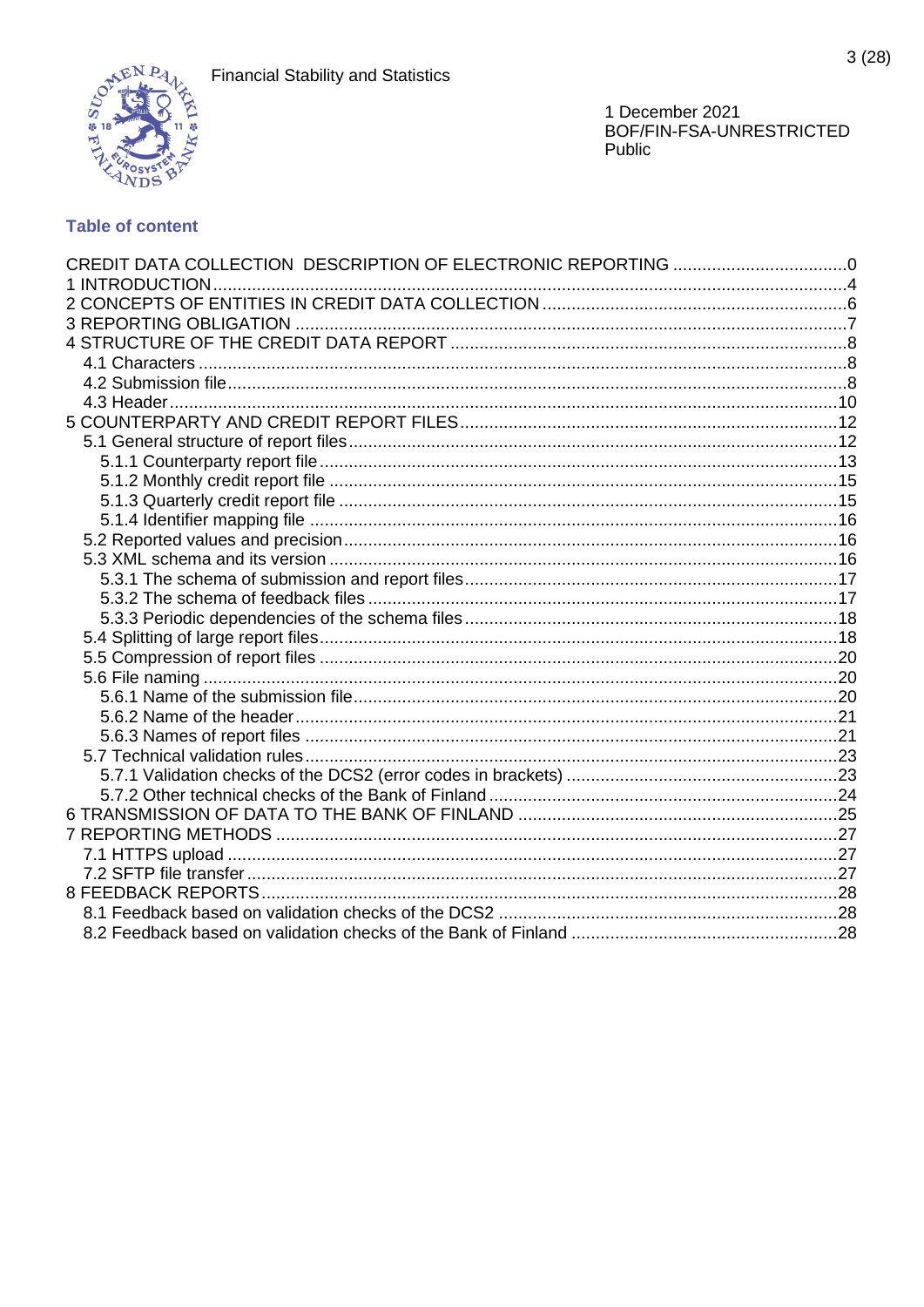

# <span id="page-4-0"></span>**1 INTRODUCTION**

Credit data collection and the related reporting is based on Regulation (EU) 2016/867 of the European Central Bank on the collection of granular credit and credit risk data (ECB/2016/13) (i.e. 'the AnaCredit Regulation'). Credit data to be reported to the Bank of Finland have been supplemented with national requirements the Bank of Finland needs for the performance of its tasks.

Regulation (ECB/2016/13) obliges the Bank of Finland to collect credit data on resident credit institutions and resident foreign branches of credit institutions, regardless of whether or not they are institutions supervised under Directive 2013/36/EU of the European Parliament and of the Council<sup>1</sup>. The Bank of Finland's mandate for the collection of data is based on Council Regulation (EC) No 2533/98 (as amended by Regulation 2015/373) concerning the collection of information by the European Central Bank, and on the Act on the Bank of Finland (214/1998, sections 26 and 28).<sup>2</sup>

Regulation (ECB/2016/13) applies to all credit institutions resident in the Economic and Monetary Union. Article 7(1) of Regulation (EC) No 2533/98 provides that the ECB has the power to impose sanctions on reporting agents that fail to comply with statistical reporting requirements defined or imposed in regulations or decisions.

In Finland, entities subject to the obligation to report under the credit data collection are domestic credit institutions and Finnish branches of foreign credit institutions the Bank of Finland has individually informed about their reporting obligation.

The Bank of Finland will inform credit institutions about the commencement of the reporting obligation or cessation of reporting reliefs at least 18 months before the start of reporting. The Bank of Finland assesses the credit institutions' reporting obligations annually, on the basis of total outstanding amount of loans under Regulation (EU) No 1071/2013 concerning the balance sheet of the monetary financial institutions sector (ECB/2013/33, as amended by Regulation ECB/2014/51).

This document applies to the production and submission of AnaCredit (AC) data to the Bank of Finland as of 31 March 2018 (counterparty data) and as of 30 September 2018 (credit data).

The Bank of Finland receives the reported data via the Data Collection Service 2 (DCS2) operated by Posti Messaging Oy.

ECB Regulation (ECB/2016/13) and content requirements as well as other material relating to the reporting are available on the Bank of Finland's website:

<sup>1</sup> Directive 2013/36/EC of the European Parliament and of the Council of 26 June 2016 on access to the activity of credit institutions and the prudent supervision of credit institutions and investment firms, amending directive 2002/87/EC and repealing directives 2006/48/EC and 2006/49/EC (OJ L 176, 27.6.2013).

<sup>&</sup>lt;sup>2</sup> The ECB's statistical regulations are available at [https://www.suomenpankki.fi/en/Statistics/reporting-instructions/.](https://www.suomenpankki.fi/en/Statistics/reporting-instructions/)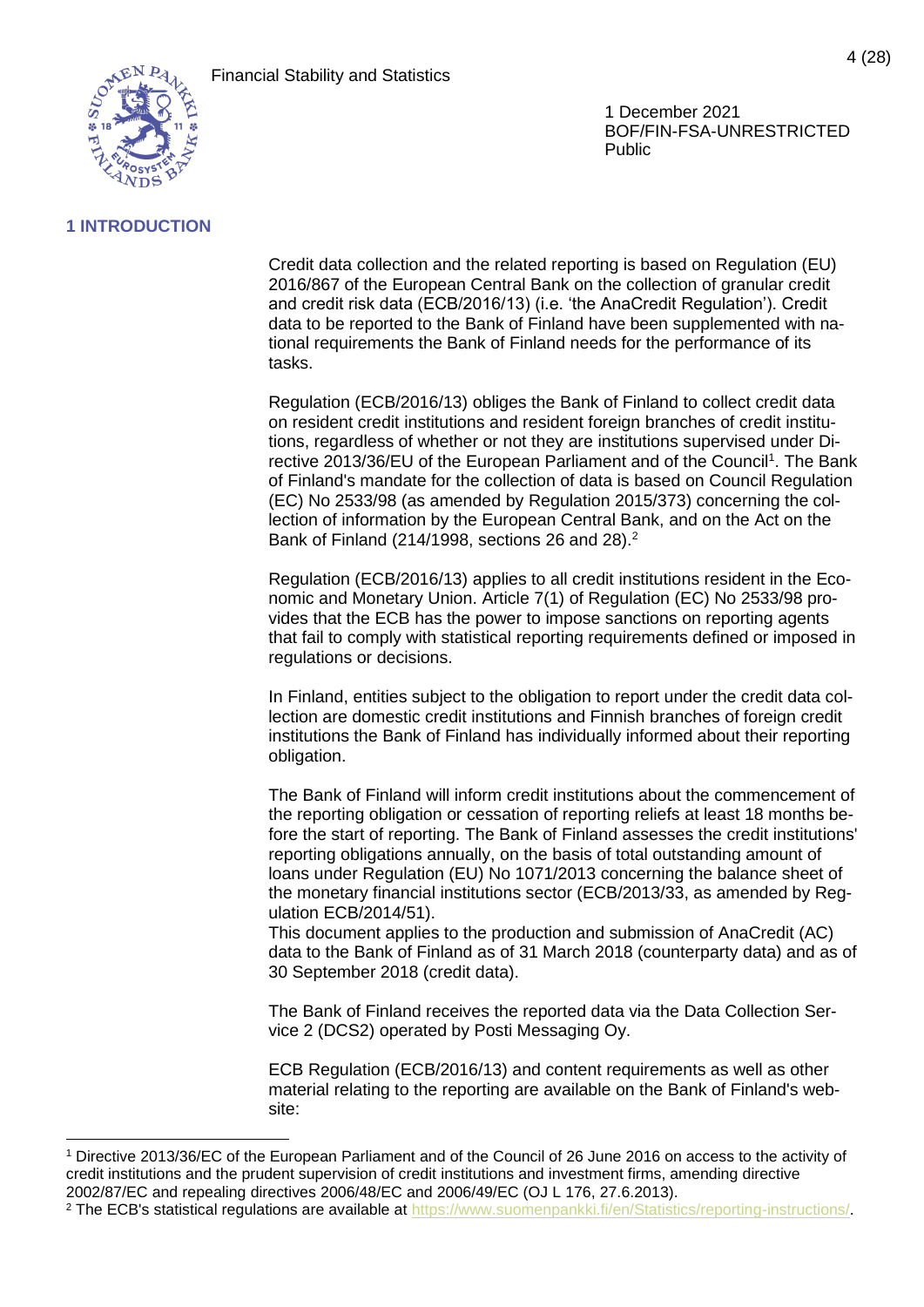

[https://www.suomenpankki.fi/en/Statistics/reporting-instructions/analytical](https://www.suomenpankki.fi/en/Statistics/reporting-instructions/analytical-credit-database/)[credit-database/](https://www.suomenpankki.fi/en/Statistics/reporting-instructions/analytical-credit-database/)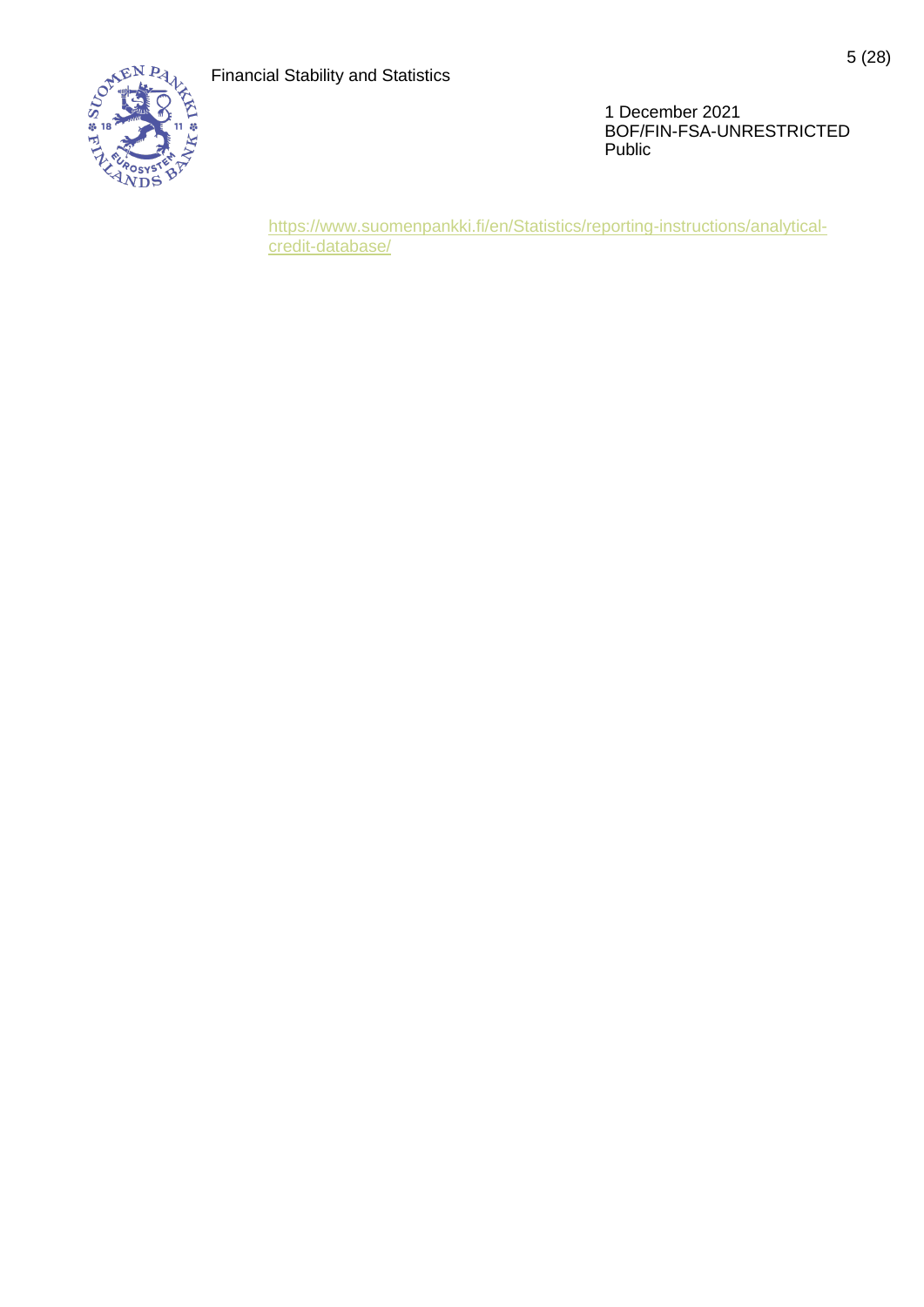

# <span id="page-6-0"></span>**2 CONCEPTS OF ENTITIES IN CREDIT DATA COLLECTION**

*Entity subject to the reporting obligation* means a *reporting agent* as referred to in Regulation (ECB/2016/13). A credit institution that is a reporting agent is obliged to provide the Bank of Finland with the specified counterparty and credit data.

*Observed agent* is the level at which an entity subject to the reporting obligation must provide the Bank of Finland with the data. An entity subject to the reporting obligation is always an observed agent. In addition, an observed agent can also be a branch of an entity subject to the reporting obligation, the data on which the entity is required to submit to the Bank of Finland according to the specified reporting obligations.

*Data provider* means in this document the entity that actually submits the report to the Bank of Finland. A data provider is either the credit institution subject to the reporting obligation or a separate data provider.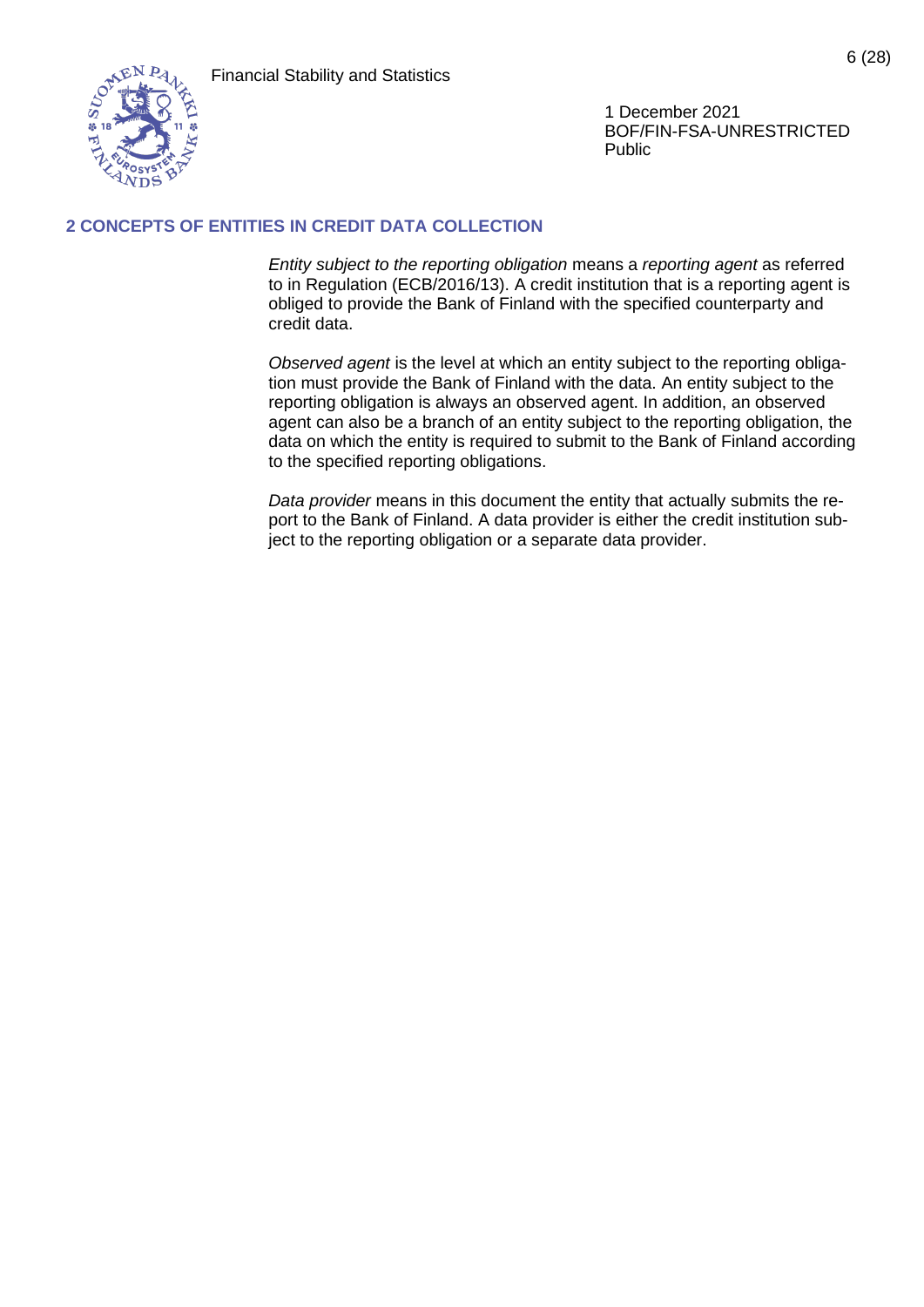

# <span id="page-7-0"></span>**3 REPORTING OBLIGATION**

A credit institution subject to the reporting obligation is responsible for the accuracy of data submitted to the Bank of Finland and fulfilment of the reporting obligation. Instructions on how to register as a credit data provider are available in the test reporting service [https://test.dcs.bof.fi](https://test.dcs.bof.fi/) and in production environment [https://dcs.bof.fi](https://dcs.bof.fi/) .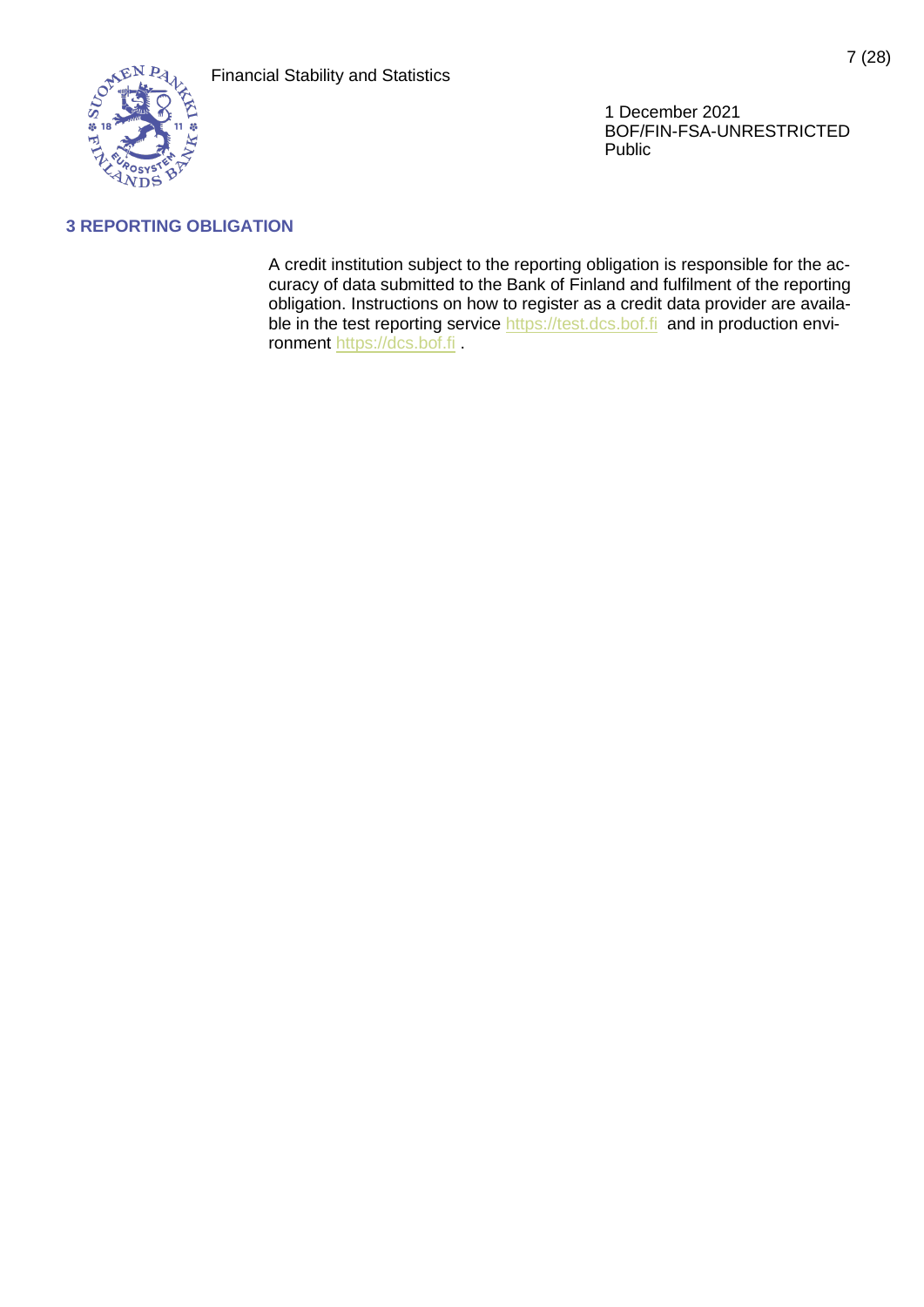

# <span id="page-8-0"></span>**4 STRUCTURE OF THE CREDIT DATA REPORT**

#### <span id="page-8-1"></span>**4.1 Characters**

Credit data reporting is based on UTF-8 encoding and XML files.

#### <span id="page-8-2"></span>**4.2 Submission file**

The file submitted to the Bank of Finland (submission file) must be compressed into a zip file, which includes a header and report files that contain the actual data.

The submission file may include credit report files of several observed agents.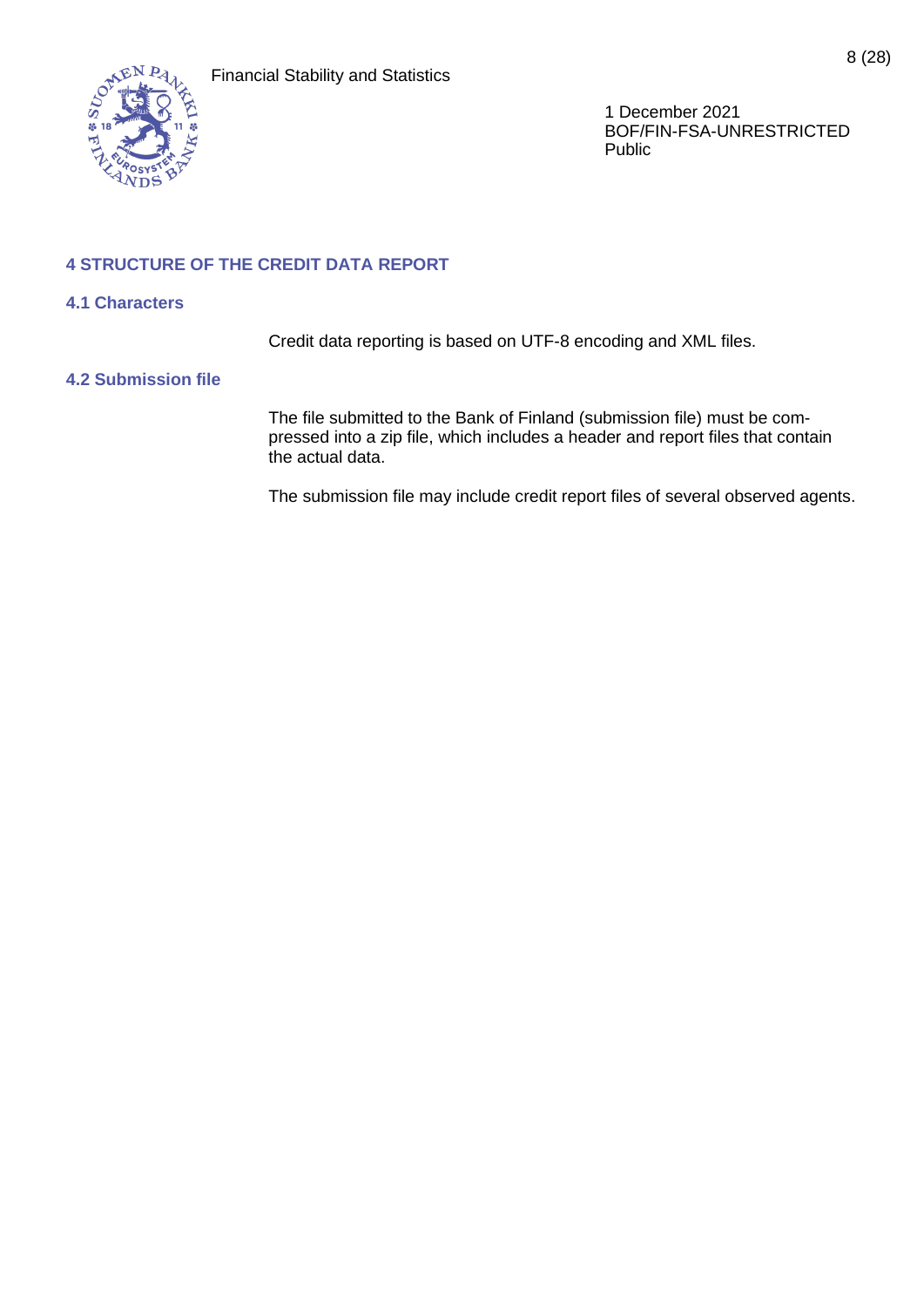

Submission file (\*.zip) AC\_2016M12\_FI00000000\_20170101120000.zip

# Header (\*.xml)

AC 2016M12 Header FI00000000 20170101120000.xml

# Counterparty report file (\*.xml)

AC 2016M12 Counterparty FI00000000 20170101120000 1.xml

# Monthly report file (\*.xml)

AC 2016M12 MonthlyAC FI00000000 20170101120000 1.xml AC\_2016M12\_MonthlyAC\_FI00000000\_20170101120000\_2.xml

# Quarterly report file (\*.xml)

AC\_2016M12\_QuarterlyAC\_Fl00000000\_20170101120000\_1.xml

# Monthly report file (\*.xml)

AC\_2016M12\_MonthlyAC\_FI00000009\_20170101120000\_1.xml AC\_2016M12\_MonthlyAC\_FI00000009\_20170101120000\_2.xml

# Quarterly report file (\*.xml)

AC\_2016M12\_QuarterlyAC\_FI00000009\_20170101120000\_1.xml

# Identifier mapping file (\*.xml)

AC\_2016M12\_IdentifierMapping\_FI00000009\_20170101120000\_1.xml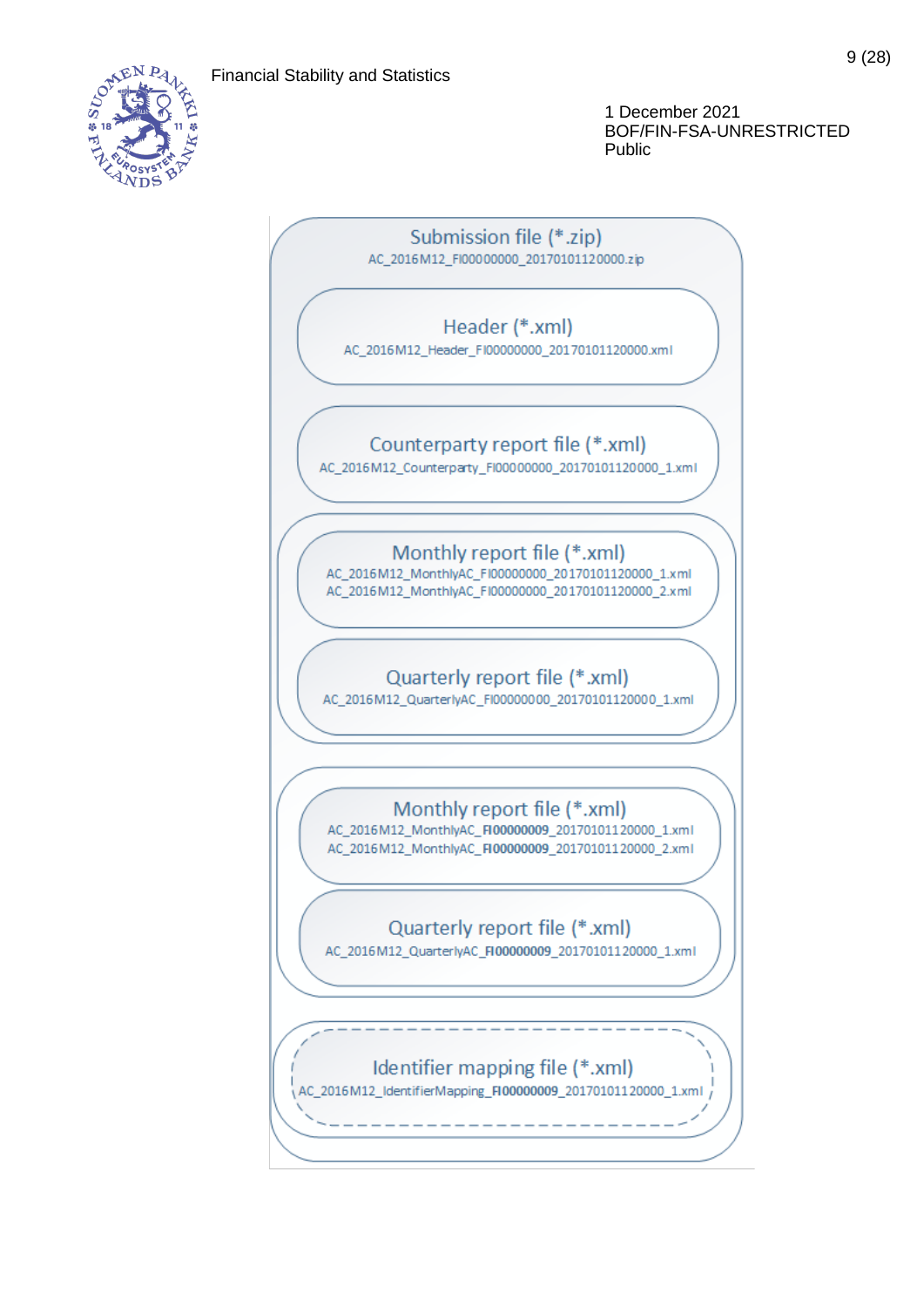

10 (28)

## <span id="page-10-0"></span>**4.3 Header**

Each submission file always contains a header that describes the reported information package with metadata. The header contains e.g. information on the data provider, the reporting period and the separate credit data files that are included in the submission file. The size of the header may not exceed 500 megabytes.

The header always begins with the definition of schema file and other namespace specifications. It must also include the following *mandatory metadata*:

| Name of element/attribute                          | <b>Use</b>                                                              |
|----------------------------------------------------|-------------------------------------------------------------------------|
| <b>SchemaVersion</b><br>(attribute)                | Version number of the used schema                                       |
| <b>SBMSSN TYP</b>                                  | Accepted values for the submission                                      |
| (Submission type - attribute)                      | type attribute:                                                         |
|                                                    | FULL -Transmission for the reference                                    |
|                                                    | period or a revision that includes all<br>data for the reference period |
|                                                    |                                                                         |
| DATA_PRVDR_ID                                      | A code of max. 60 characters which                                      |
| (Data provider's identifier                        | uniquely identifies the data provider.                                  |
| - element)                                         | May include both alphabetical and nu-<br>merical symbols.               |
| DATA PRVDR NM                                      | Data provider's name, max. 255 char-                                    |
| (Data provider's name - ele-                       | acters                                                                  |
| ment)                                              |                                                                         |
| DT RFRNC                                           | Reference period                                                        |
| (Reference Period - element)                       |                                                                         |
| DT FL CRTN DT TM<br>(File creation date and time - | Report's creation date and time                                         |
| element)                                           |                                                                         |
| <b>TEST</b>                                        | If the report file is a test submission,                                |
| (Test - element)                                   | the value of the field is 'true'. If the re-                            |
|                                                    | port file is a production submission,                                   |
|                                                    | the value of the field is 'false'.                                      |
| <b>EMAIL</b>                                       | Contact person's email address, char-                                   |
| (Contact e-mail address - ele-<br>ment)            | acter string of max. 254 characters                                     |
| RPRTD_FLS                                          | Files included in the submission file,                                  |
| (Reported files - element)                         | RPRTD_FLS consists of RPRTD_FL                                          |
|                                                    | elements                                                                |
| <b>RPRTD FL</b>                                    | Name of an individual report file                                       |
| (Reported File - element)                          |                                                                         |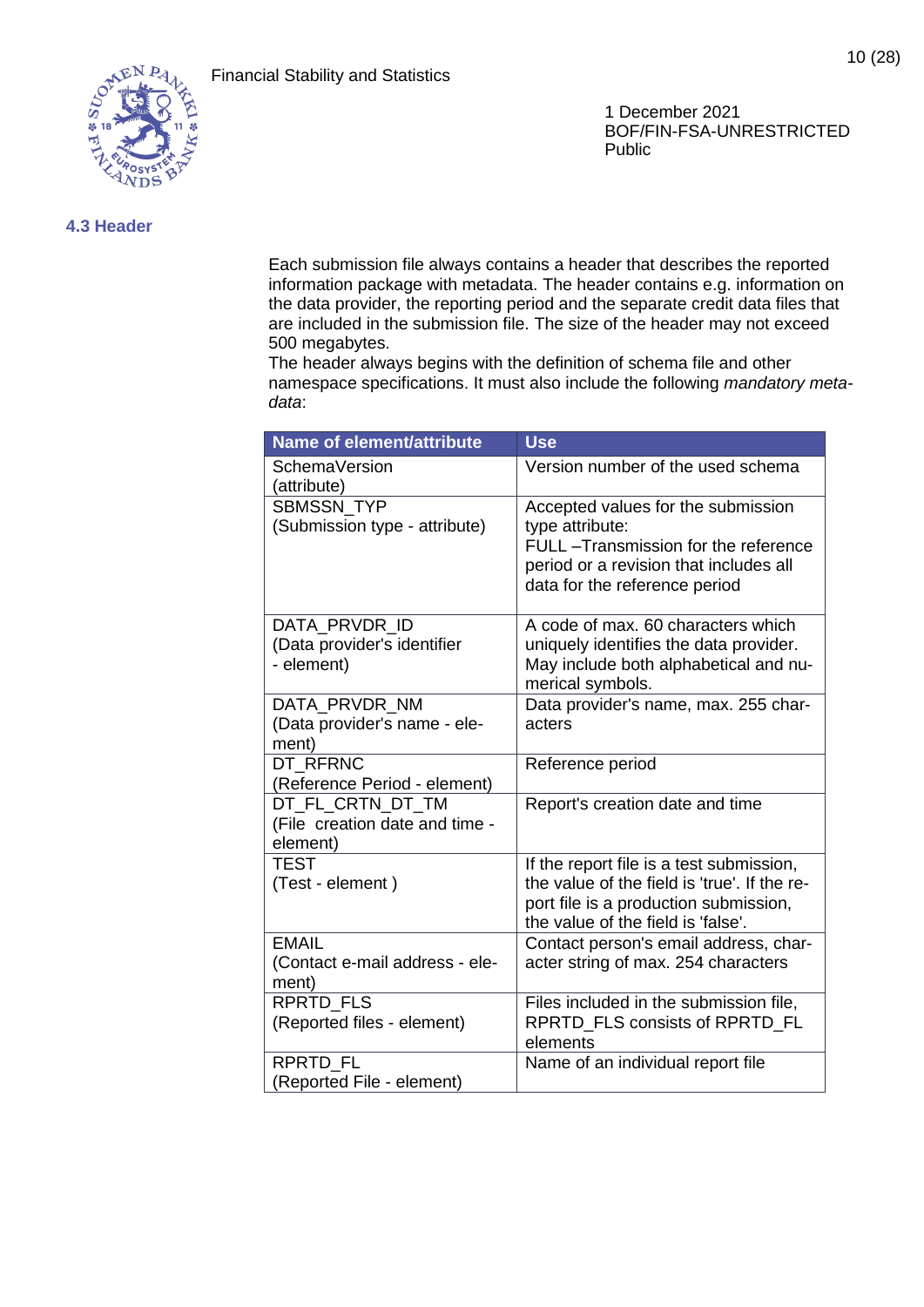

# Example:

| xml version="1.0" encoding="UTF-8"?                                                         |
|---------------------------------------------------------------------------------------------|
| <header <="" sbmssn_typ="FULL" schemaversion="1.8" td="" xmlns="http://bof.fi/AC"></header> |
| xmlns:xsd="http://www.w3.org/2001/XMLSchema"                                                |
| xmlns:xsi="http://www.w3.org/2001/XMLSchema-instance">                                      |
| <data id="" prvdr="">FI00000000</data>                                                      |
| <data_prvdr_nm>Luottopankki Oyj</data_prvdr_nm>                                             |
| <dt rfrnc="">2016-12-31</dt>                                                                |
| <dt_fl_crtn_dt_tm>2017-01-01T12:00:00</dt_fl_crtn_dt_tm>                                    |
| <test>false</test>                                                                          |
| <email>luottotieto@bof.fi</email>                                                           |
| - <rprtd fls=""></rprtd>                                                                    |
| <rprtd fl="">AC 2016M12 Header FI00000000 20170101120000.xml</rprtd>                        |
| <rprtd_fl>AC_2016M12_Counterparty_FI00000000_20170101120000_1.xml</rprtd_fl>                |
| <rprtd_fl>AC_2016M12_MonthlyAC_FI00000000_20170101120000_1.xml</rprtd_fl>                   |
| <rprtd_fl>AC_2016M12_QuarterlyAC_FI00000000_20170101120000_1.xml</rprtd_fl>                 |
| <rprtd_fl>AC_2016M12_MonthlyAC_SE00000001_20170101120000_1.xml</rprtd_fl>                   |
| <rprtd_fl>AC_2016M12_QuarterlyAC_SE00000001_20170101120000_1.xml</rprtd_fl>                 |
| <rprtd_fl>AC_2016M12_MonthlyAC_EE00000002_20170101120000_1.xml</rprtd_fl>                   |
| <rprtd_fl>AC_2016M12_QuarterlyAC_EE00000002_20170101120000_1.xml</rprtd_fl>                 |
| $<$ /RPRTD FLS $>$                                                                          |
| $<$ /Header $>$                                                                             |

For the naming of the header, see section [5.6.](#page-20-1)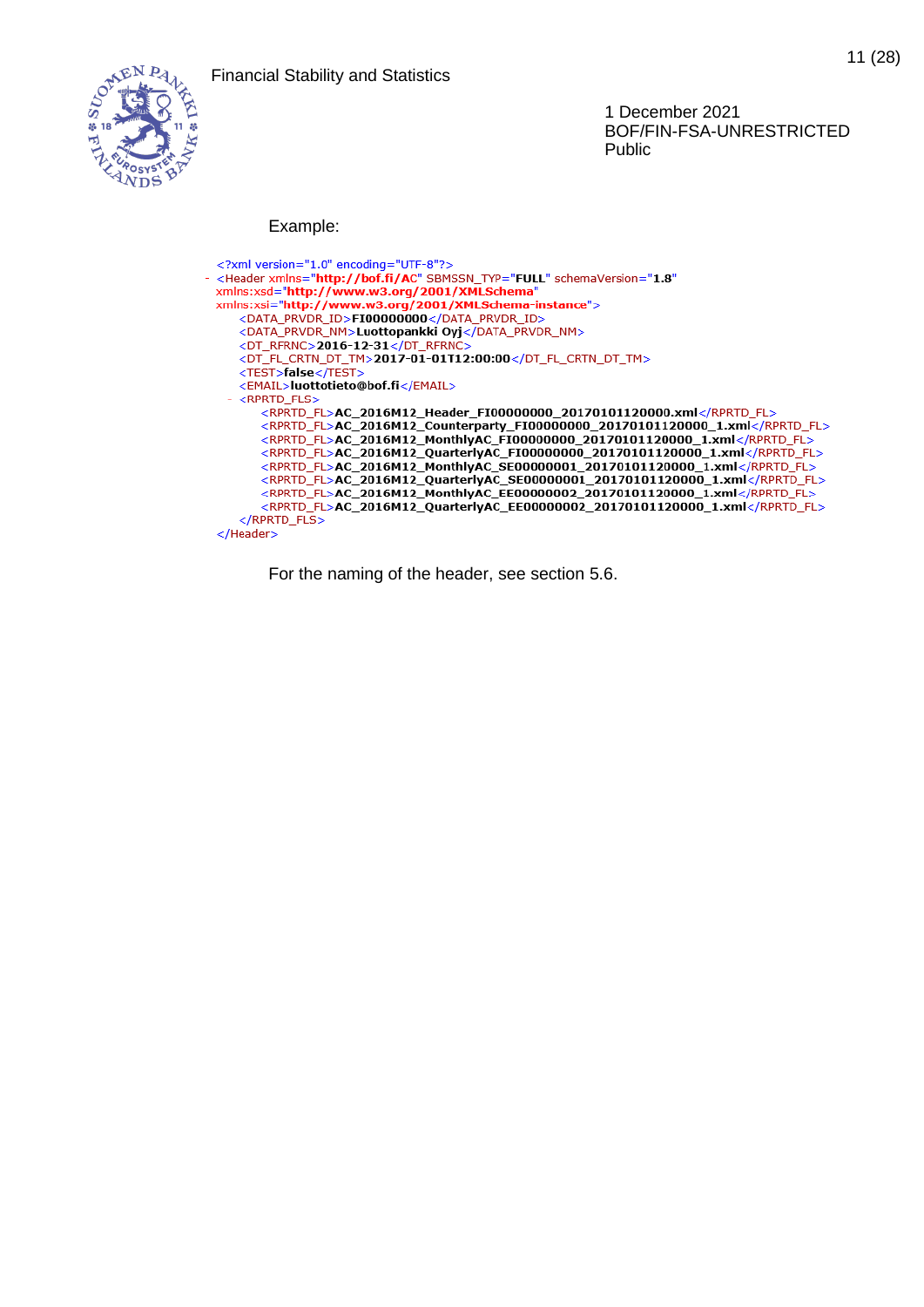

12 (28)

1 December 2021 BOF/FIN-FSA-UNRESTRICTED Public

# <span id="page-12-0"></span>**5 COUNTERPARTY AND CREDIT REPORT FILES**

Credit data reporting consists of four data sets: counterparty data, monthly credit data,quarterly credit data and a potential identifier mapping file. The data sets are reported in separate XML report files, for each of which there are own schema files.

The set of report files pertaining to a reference period must always contain all data reported under the credit data collection.

If there are changes to the reference period data after submission of the first report, the data provider report all reference period data in full again

Counterparty data may only be submitted before or in the same submission file as the counterparty-related monthly and quarterly credit data, not thereafter.

The identifier mapping file, if any, is submitted in the same submission file where identifier changes are required.

For the naming of report files, see section [5.6.](#page-20-1)

#### <span id="page-12-1"></span>**5.1 General structure of report files**

Counterparty, identifier mapping and credit report files always begin with the definition of schema file and other namespace specifications. Each of these files must contain the basic data presented in the table below. These data specify the report file and may occur only once in the report file.

|                      | Name of element/<br><b>attribute</b>                               | <b>Use</b>                                                                                                                                                                              | <b>Mandatory</b> |
|----------------------|--------------------------------------------------------------------|-----------------------------------------------------------------------------------------------------------------------------------------------------------------------------------------|------------------|
|                      | SchemaVersion<br>(attribute)                                       | Version number of the used<br>schema (attribute)                                                                                                                                        | X.               |
| <b>BatchRecord</b>   | DT_FL_CRTN_DT_T<br>м<br>(File creation date<br>and time - element) | Creation date and time of the re-<br>port file (xs:dateTime)                                                                                                                            | X                |
| ReportingAgentRecord | SBMSSN_TYP<br>(Submission type - at-<br>tribute)                   | Accepted values for the submis-<br>sion type attribute:<br>FULL -Transmission pertaining<br>to a reference period or a revi-<br>sion that contains all data for the<br>reference period | X                |
|                      | RPRTNG AGNT ID<br>(Reporting agent<br>identifier - element)        | A code of max. 60 characters<br>which uniquely identifies the<br>data provider. May include both<br>alphabetical and numerical sym-<br>bols.                                            | X                |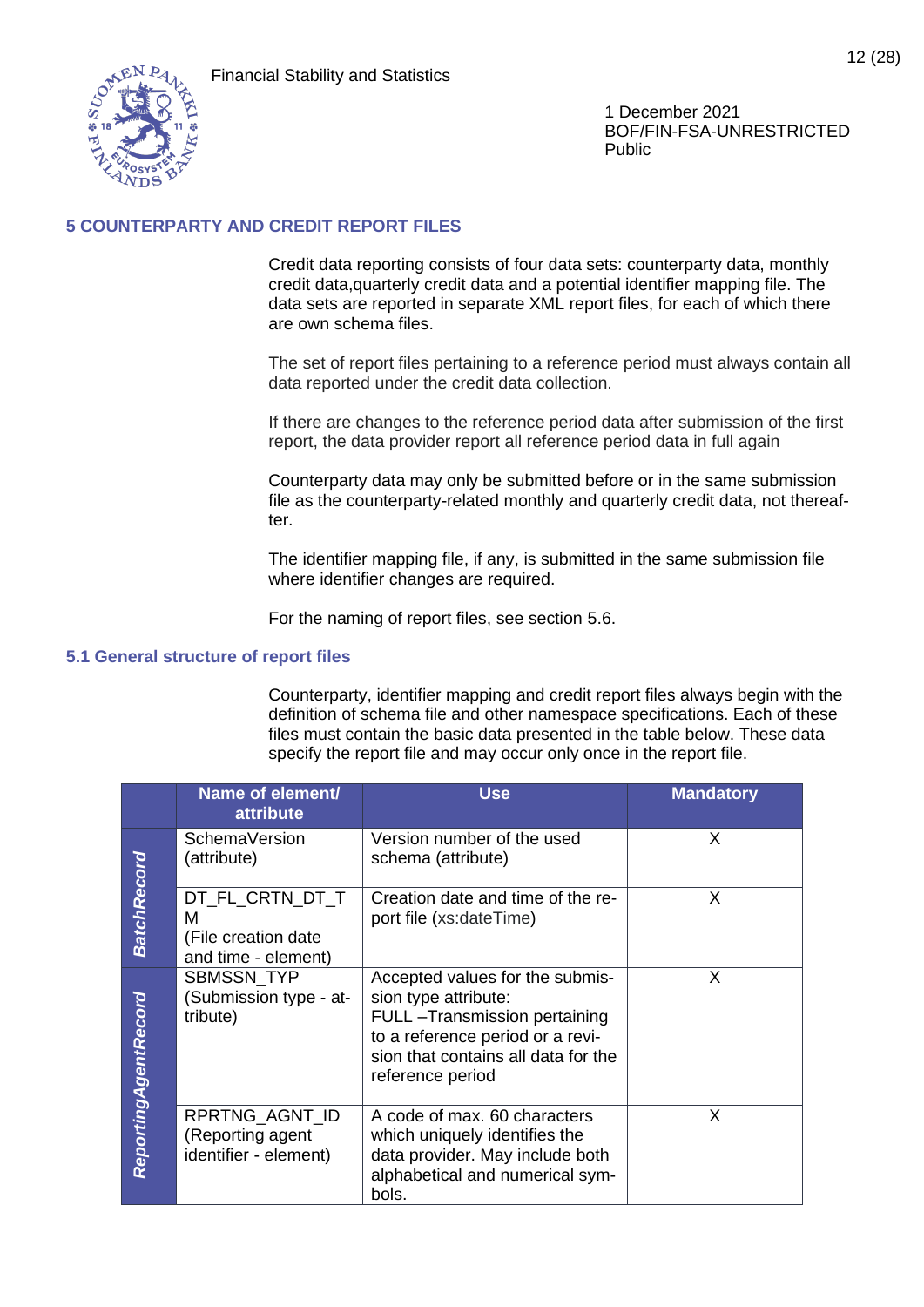

| <b>TEST</b>         | If the report file is a test submis- |   |
|---------------------|--------------------------------------|---|
| (Test - element)    | sion, the value of the field is      |   |
|                     | 'true'. If the report file is a pro- |   |
|                     | duction submission, the value of     |   |
|                     | the field is 'false'.                |   |
| <b>COMMENT</b>      | Free comment, max. 255 cha-          |   |
| (Comment - element) | racters                              |   |
| DT RFRNC            | Identifier for the reference pe-     | x |
| (Reference Period - | riod (YYYY-MM-DD) (not in the        |   |
| element)            | identifier mapping file)             |   |
|                     |                                      |   |

# <span id="page-13-0"></span>**5.1.1 Counterparty report file**

The reporting agent submits counterparty data for all observed agents that fall within the scope of its reporting obligation in one counterparty report file. Hence, each counterparty can only be reported once in the same submission file.

The attributes that are reported as mandatory for the counterparty vary according to the counterparty's location country and role. The mandatory data to be reported for the counterparty's different location countries and roles are described in more detail in the Excel document "BoF AnaCredit requirements vX.XX.xls".

If an attribute has not been defined as mandatory for a counterparty, it is permitted to report it just the same. The following table describes two examples of reporting requirements for *Finnish counterparties* whose role is that of a *debtor*.

**Mandatoriness (x) of reporting attributes for Finnish debtors who have been granted at least one credit after 1 September 2018, when these 1) have a national business register ID or 2) do not have a national business register ID or a LEI code**

| Name of element/attribute     | <b>Use</b>                                        | 1) | 2) |
|-------------------------------|---------------------------------------------------|----|----|
| Action                        | Accepted values for action attribute:             | x  | X  |
| (attribute)                   | Replace - data are added/changed                  |    |    |
| CNTRPRTY ID                   | An internal code used by the data provider to     | X  | X  |
| Counterparty identifier       | uniquely identify the counterparty                |    |    |
| LEL                           | A code consisting of alphabetical and numerical   |    |    |
| Legal Entity Identifier (LEI) | symbols and assigned in accordance with the       |    |    |
|                               | ISO 17442 standard                                |    |    |
| ENTTY ID TYP                  | Type of identifier                                | x  |    |
| Identifier type               |                                                   |    |    |
| DSCRPTN_OTHR_ID De-           | Description of national identifier in text format |    |    |
| scription of Other identifier | when $ENTTY$ ID $TYP = Other$ identifier          |    |    |
| type                          |                                                   |    |    |
| ENTTY_NTNL_ID                 | National identifier                               | x  |    |
| National identifier           |                                                   |    |    |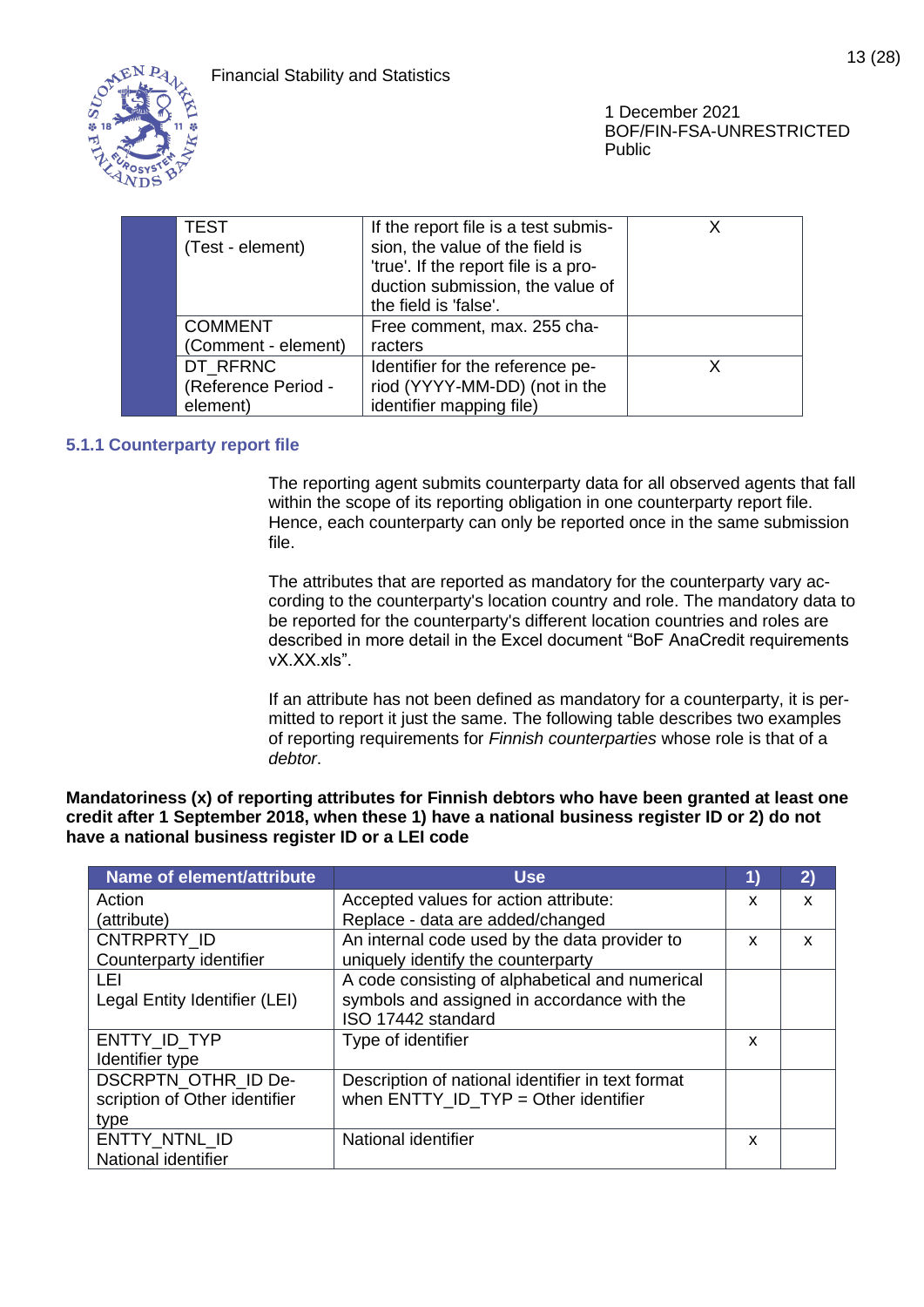

| International organisation identifier<br>INTRNTNL_ORG_ID Interna- |   |   |
|-------------------------------------------------------------------|---|---|
| tional organisation identifier                                    |   |   |
|                                                                   |   |   |
| <b>RIAD</b><br>RIAD code                                          |   |   |
| RIAD code                                                         |   |   |
| HD_OFFC_UNDRT_ID<br>Head office undertaking identifier            | x | X |
| Head office undertaking ID                                        |   |   |
| IMMDT_PRNT_UNDRT_ID<br>Immediate parent undertaking identifier    | x | X |
| Immediate parent undertaking                                      |   |   |
| ID                                                                |   |   |
| ULTMT_PRNT_UNDRT_ID<br>Ultimate parent undertaking identifier     | X | X |
| Ultimate parent undertaking                                       |   |   |
| ID                                                                |   |   |
| NM_ENTTY<br>Name, max. 255 characters                             | X | X |
| Name                                                              |   |   |
| <b>STRT</b><br>Address: street, max. 255 characters               |   | X |
| <b>Street</b>                                                     |   |   |
| <b>CTY</b><br>Address: city/town/village, max. 255 characters     |   | X |
| City/town/village                                                 |   |   |
| PSTL CD<br>Address: postal code, max. 255 characters              |   | x |
| Postal code                                                       |   |   |
| <b>CNTRY</b><br>Address: country, max. 255 characters             | X | X |
| Country                                                           |   |   |
| <b>LGL FRM</b><br>Legal form                                      |   | X |
| Legal form                                                        |   |   |
| <b>INSTTTNL SCTR</b><br>Institutional sector                      |   | X |
| Institutional sector                                              |   |   |
| ECNMC_ACTVTY<br>Economic activity                                 |   | X |
| Economic activity                                                 |   |   |
| LGL_PRCDNG_STTS<br>Status of legal proceedings                    |   | X |
| Status of legal proceedings                                       |   |   |
| DT_INTTN_LGL_PRCDNGS<br>Date of initiation of legal proceedings   |   | x |
| Date of initiation of legal pro-                                  |   |   |
| ceeding                                                           |   |   |
| ENTRPRS_SZ<br>Enterprise size                                     |   | X |
| Enterprise size                                                   |   |   |
| DT_ENTRPRS_SZ<br>Date of enterprise size                          |   | X |
| Date of enterprise size                                           |   |   |
| NMBR_EMPLYS<br>Number of employees                                |   | x |
| Number of employees                                               |   |   |
| BLNC_SHT_TTL<br><b>Balance sheet total</b>                        |   | X |
| <b>Balance sheet total</b>                                        |   |   |
| ANNL_TRNVR<br>Annual turnover                                     |   | X |
| Annual turnover                                                   |   |   |
| <b>ACCNTNG FRMWRK SL</b><br>Accounting standard                   |   |   |
| Accounting standard                                               |   |   |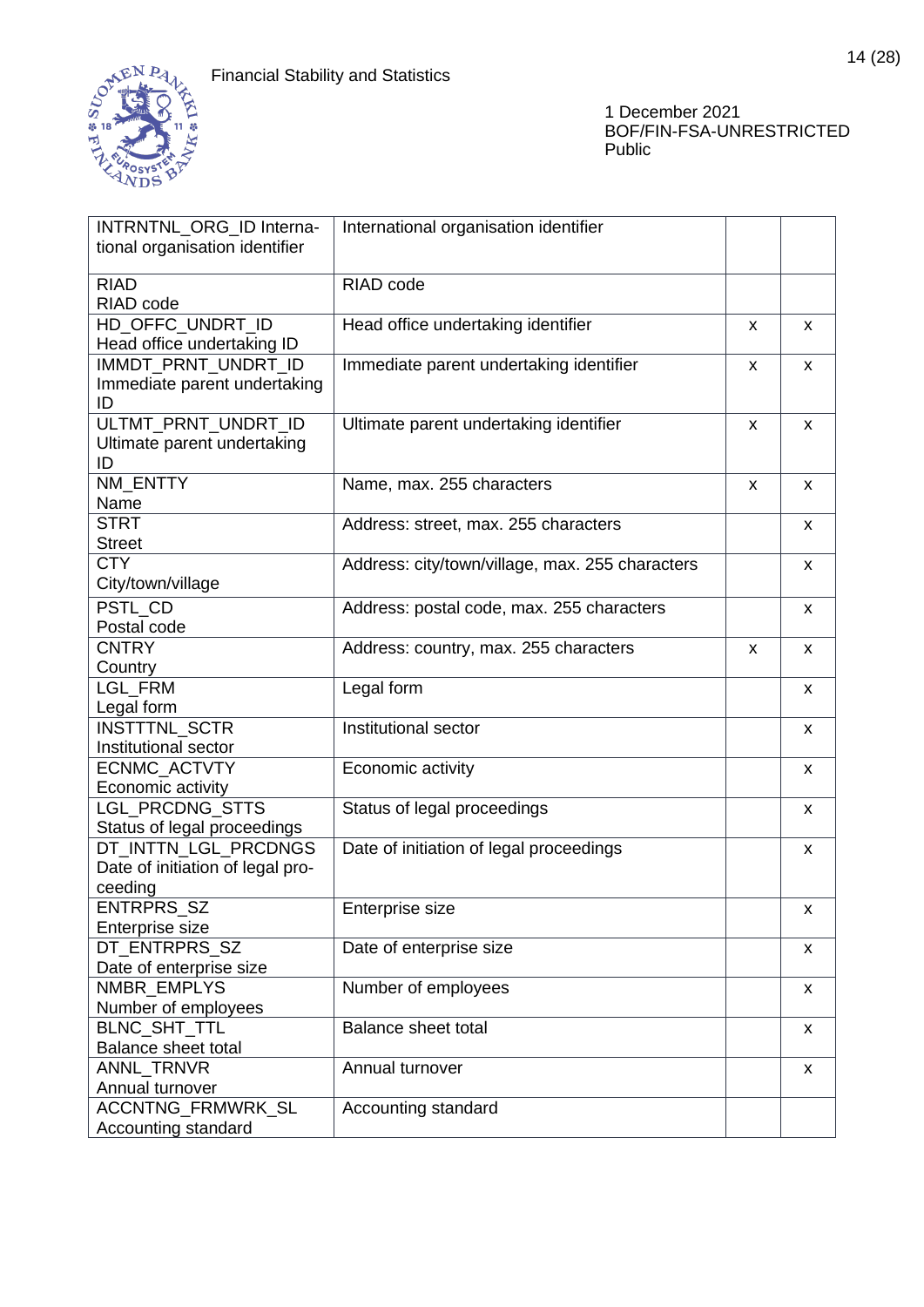

#### <span id="page-15-0"></span>**5.1.2 Monthly credit report file**

One monthly credit report file may contain data on only one observed agent. If the reporting agent is obliged to submit data on more than one observed agent, each observed agent must be reported in their own monthly credit report file.

A monthly credit report file contains the mandatory basic data described in section [5.1](#page-12-1) as well as data on loan instruments relating to an observed agent, protection relating to the loan instruments, the roles and commitments of loan counterparties and data on counterparties' risks.

Monthly credit data are reported in six records. The mandatory identifiers to be reported for a record create a key identifier that identifies the record. A record may occur with the same key identifier value only once in the submission file.

Monthly credit report data consist of the following records:

- 1. **Instrument information records** (InstrumentInformationRecords): key identifier is a combination of the contract identifier and the related instrument's identifier (CNTRCT\_ID, INSTRMNT\_ID).
- 2. **Counterparty-instrument records** (CounterpartyInstrumentRecords): key identifier is a combination of the contract identifier, the related instrument's identifier, the identifier of the counterparty to the instrument and the role of the counterparty (CNTRCT\_ID, INSTRMNT\_ID, CNTRPRTY\_ID, ENTTY\_RL).
- 3. **Protection records** (ProtectionRecords): key identifier is the protection identifier (PRTCTN\_ID).
- 4. **Instrument-protection records** (InstrumentProtectionRecords): key identifier is a combination of the contract identifier, the instrument identifier and the protection identifier (CNTRCT\_ID, INSTRMNT\_ID, PRTCTN\_ID).
- 5. **Protection provider records** (ProtectionProviderRecords): key identifier is a combination of the protection identifier and the identifier of the counterparty providing protection (PRTCTN\_ID, CNTRPRTY\_ID).
- 6. **Counterparty risk and default records** (CounterpartyRiskAndDefaultRecords): key identifier is the counterparty identifier (CNTRPRTY\_ID).

For detailed description of the data to be reported, see the schema "AC\_LoanDataTypesX.XX.xsd."

#### <span id="page-15-1"></span>**5.1.3 Quarterly credit report file**

One quarterly credit report file may contain data on only one observed agent. If the reporting agent is obliged to submit data on more than one observed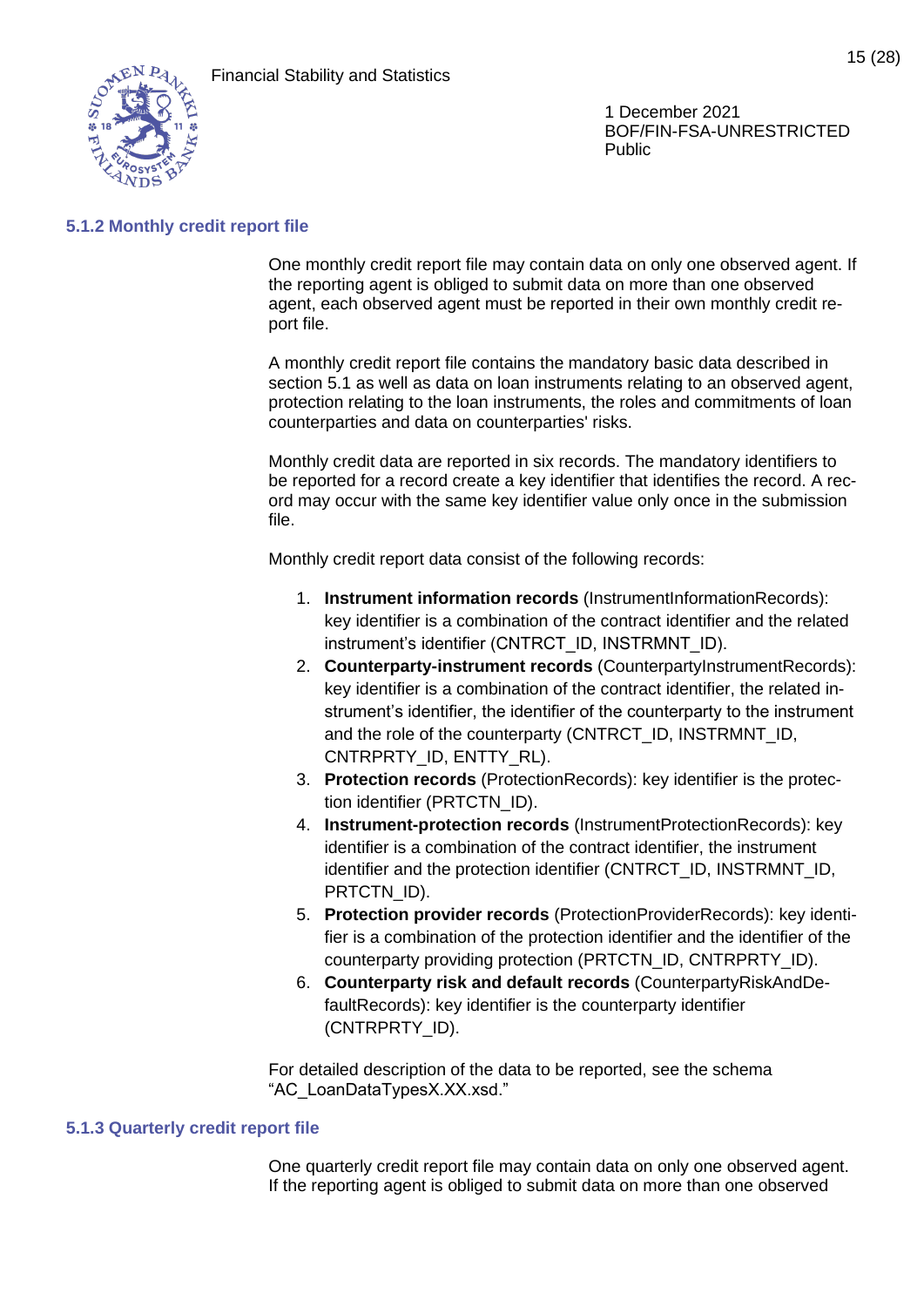

agent, each observed agent must be reported in their own quarterly credit report file.

A quarterly credit report file contains the mandatory basic data specified in section [5.1](#page-12-1) and data on instruments relating to an observed agent. The same combination of contract and instrument identifier (CNTRCT\_ID, INSTRMNT\_ID) may occur in the report only once.

#### <span id="page-16-0"></span>**5.1.4 Identifier mapping file**

If any of the identifiers used in reporting (CounterpartyIdentifier, ContractIdentifier, InstrumentIdentifier, ProtectionIdentifier) changes, a separate identifier mapping file must be submitted on the change of identifier. The identifier mapping file allows the data to be re-combined across reports based on different identifiers. In case of any change to the identifiers, you must **always** contact the Bank of Finland in advance at [luottotieto@bof.fi.](mailto:luottotieto@bof.fi)

The identifier mapping file is submitted when identifiers change, and the changes are valid from the date of submission for all periods reported. The identifier mapping file is submitted whenever there is a change of an identifier, and it always replaces the previous identifier mapping file. When revising data, either the new or old identifiers can be used in the credit report files.

A change can be specified to an individual observed agent by adding an OBSRVD\_AGNT\_ID attribute to the IdentifierMappingRecords element:

<IdentifierMappingRecords OBSRVD\_AGNT\_ID="OBSRVD\_AGNT\_ID1"> <IdentifierMappingRecord SRC\_ID="SRC\_ID1" TGT\_ID="TGT\_ID1" IdentifierType="Counterparty" Action="Replace" /> </IdentifierMappingRecords>

#### <span id="page-16-1"></span>**5.2 Reported values and precision**

Specifications describe for each cell the data type, limit value and content requirements, e.g. the code list used and the required format. The precision of the value reported in each cell is specified in the schema files or in the Excel file "AC XSD Elements vX.XX.xls".

In case the attribute to be reported is not applicable for the target in question or it is not required to be reported (and information is not reported on a voluntary basis) the particular xml element must be left out from the file. Reporting of empty xml elements is not allowed. As an exception for the not applicable values are code list based attributes where a certain "Not applicable" value is specified. In such a case the value in accordance with the code list must be reported.

#### <span id="page-16-2"></span>**5.3 XML schema and its version**

This section describes the schema of submission and report files and the schema of feedback files.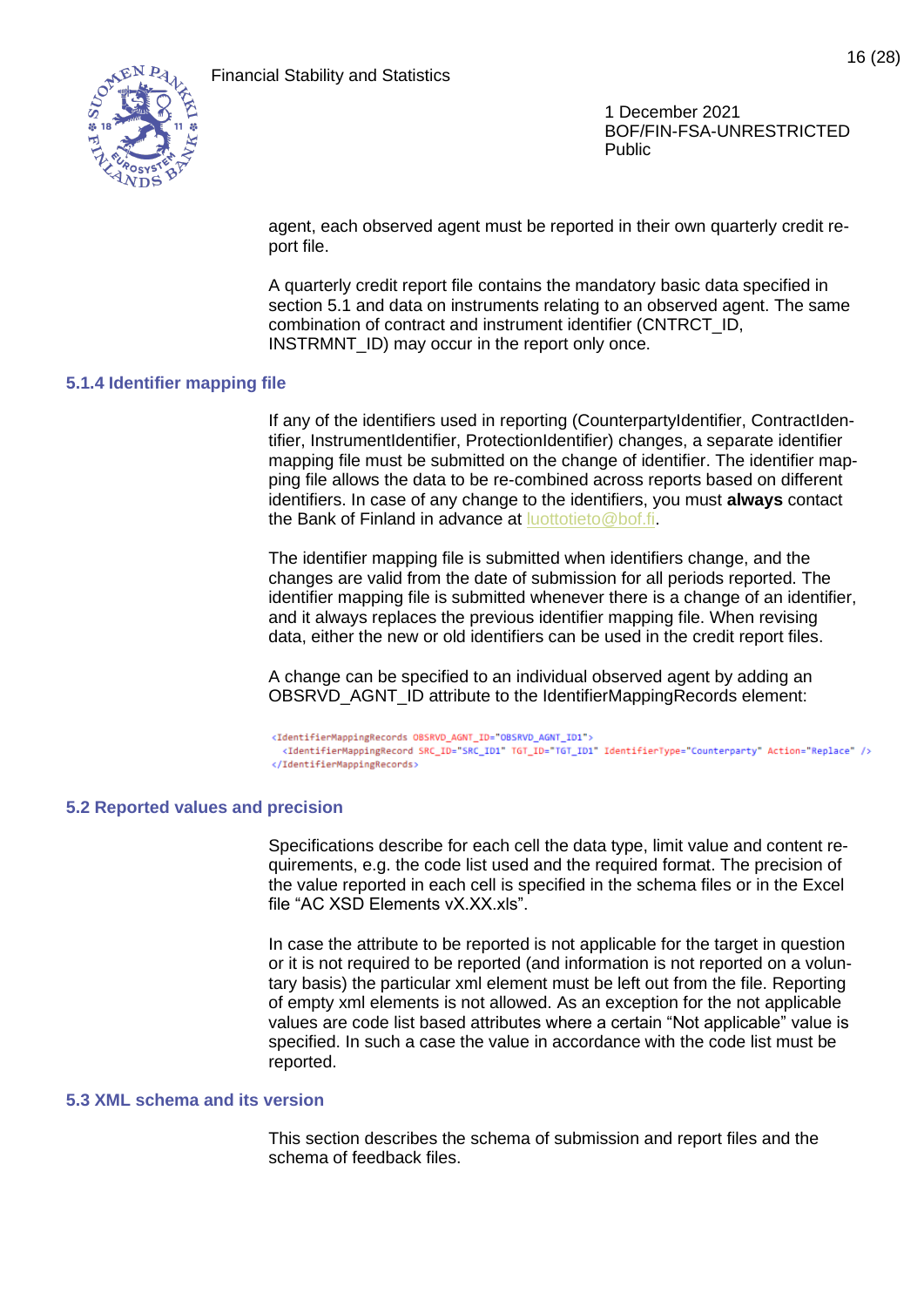

# <span id="page-17-0"></span>**5.3.1 The schema of submission and report files**

Each XML file must include the version number of the schema that is used.

AC schema version X.XX consists of 14 separate XSD files.

Of these, 9 XSD files describe the schema of the submission and report files send to the Bank of Finland.

- AC\_CodelistsX.XX.xsd
- AC\_CommonDataTypesX.XX.xsd
- AC\_CounterpartyBatchRecordX.XX.xsd
- AC\_CounterpartyDataTypesX.XX.xsd
- AC\_DataTypesX.XX.xsd
- AC\_HeaderX.XX.xsd
- AC\_LoanDataTypesX.XX.xsd
- AC\_MonthlyBatchRecordX.XX.xsd
- AC\_QuarterlyBatchRecordX.XX.xsd
- AC IdentifierMappingBatchRecordX.XX.xsd
- AC\_IdentifierMappingDataTypesX.XX.xsd
- AC\_BOF\_FDBKX.XX.xsd
- AC\_DCS\_FDBKX.XX.xsd
- AC\_FDBK\_CommonDataTypesX.XX.xsd



# <span id="page-17-1"></span>**5.3.2 The schema of feedback files**

Feedback on reported data is given in two parts: on the basis of validation checks performed by the Data Collection Service and on the basis of validation checks performed by the Bank of Finland.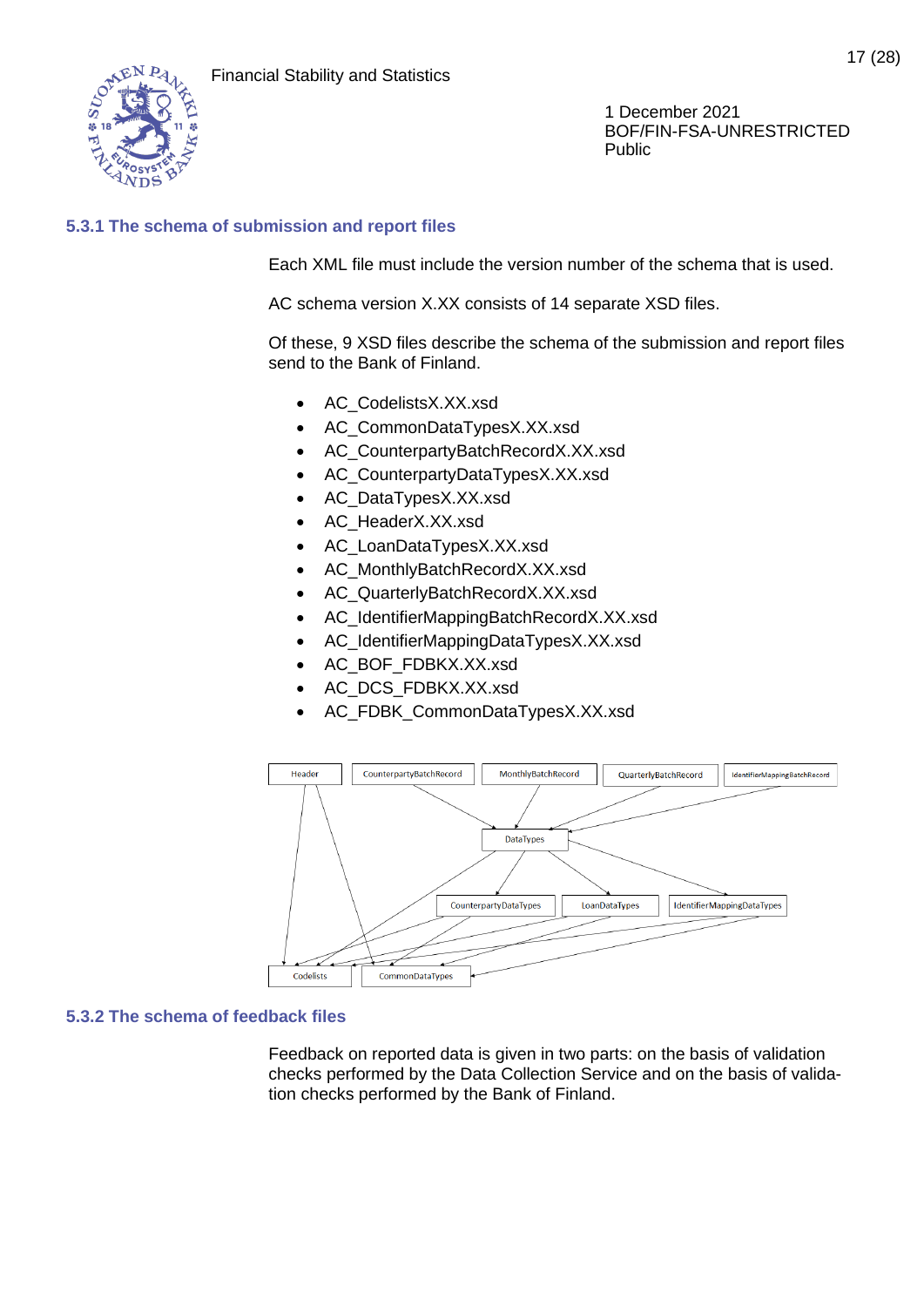



For more information on feedback reports, see section [8](#page-28-0) Feedback reports.

# **5.3.2.1 The schema of feedback files for validation checks performed by the Data Collection Service**

Three XSD files describe the schema of the feedback file generated on the basis of validation checks performed by the Data Collection Service:

- AC\_DCS\_FDBKX.XX.xsd
- AC\_FDBK\_CommonDataTypesX.XX.xsd
- AC\_CommonDataTypesX.XX.xsd

# **5.3.2.2 The schema of feedback files for validation checks performed by the Bank of Finland**

Three XSD files describe the schema of the feedback file generated on the basis of validation checks performed by the Bank of Finland:

- AC\_BOF\_FDBKX.XX.xsd
- AC\_FDBK\_CommonDataTypesX.XX.xsd
- AC\_CommonDataTypesX.XX.xsd

# <span id="page-18-0"></span>**5.3.3 Periodic dependencies of the schema files**

A schema version is defined separately for each reporting period. The report for the period must be valid against the respective schema, example:

| <b>Schema version</b> | Valid from | Valid to |
|-----------------------|------------|----------|
| 1.11                  | 2018M03    | 2021M03  |
| 1 1 2                 | 2021M04    | 2021M11  |
| 1.13                  | 2021M12    |          |

# <span id="page-18-1"></span>**5.4 Splitting of large report files**

As a rule, counterparty data reported at the level of a reporting agent are reported in one counterparty report file, and credit data reported at the level of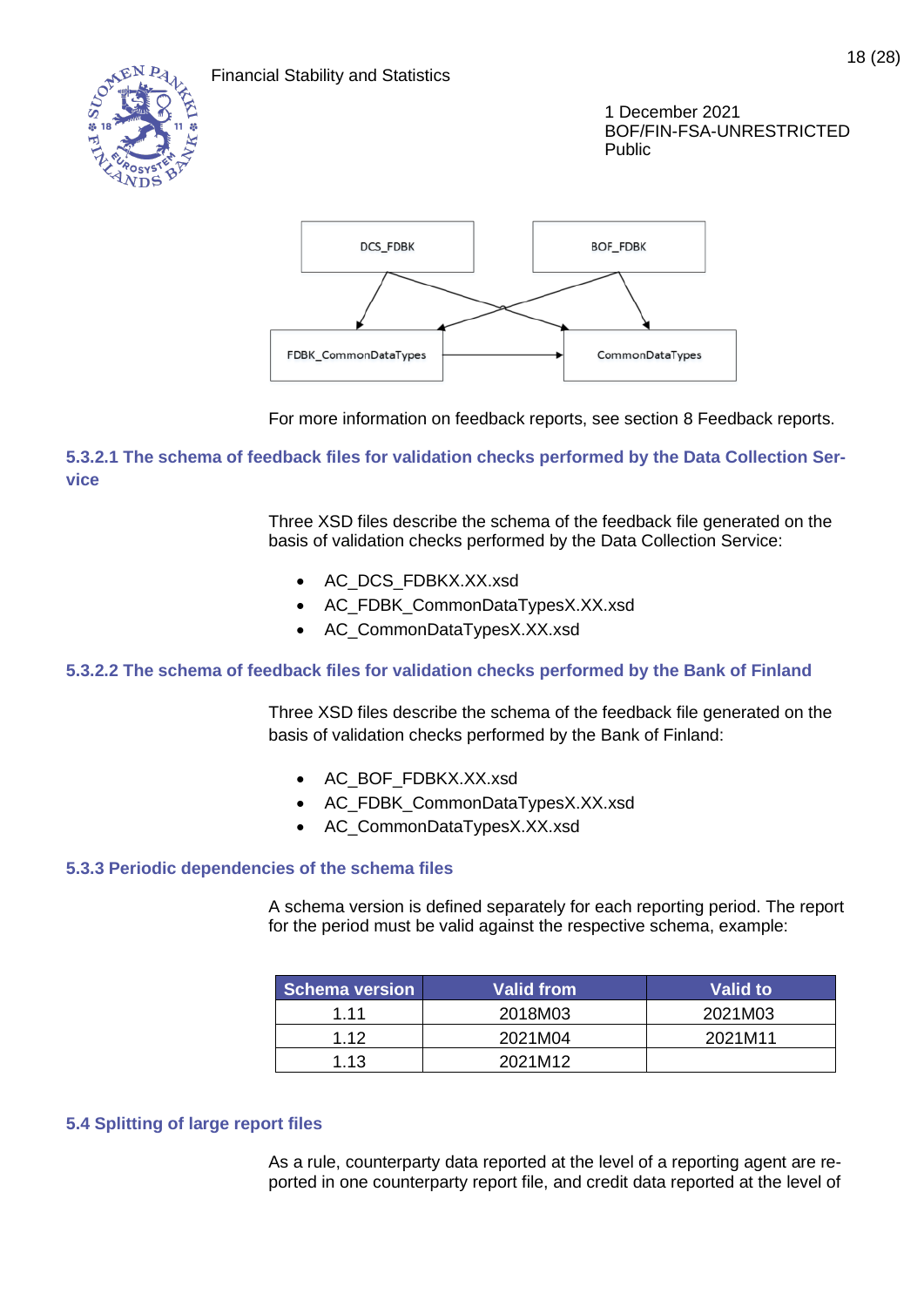

an observed agent are reported in two report files (monthly and quarterly credit report files).

A single report file may contain a total of max. 100,000 recurring child elements (records). In addition, the size of a report file may not exceed 500 megabytes. The following table presents on a file-by-file basis the names of child elements (and their parent elements) to be considered in the calculation:

| <b>File type</b>         | <b>Name of parent element</b> | Name of child element,<br>i.e. record |
|--------------------------|-------------------------------|---------------------------------------|
| Counterparty             | CounterpartyReference         | CounterpartyReference                 |
| data                     | Records                       | Record                                |
|                          |                               |                                       |
| Monthly credit           | InstrumentInformation         | InstrumentInformation                 |
| data                     | Records                       | Record                                |
|                          | CounterpartyInstrument-       | CounterpartyInstrument-               |
|                          | Records                       | Record                                |
|                          | <b>ProtectionRecords</b>      | ProtectionRecord                      |
|                          | <b>InstrumentProtection</b>   | <b>InstrumentProtection</b>           |
|                          | Records                       | Record                                |
|                          | ProtectionProvider            | <b>ProtectionProvider</b>             |
|                          | Records                       | Record                                |
|                          | CounterpartyRiskAnd           | CounterpartyRiskAnd                   |
|                          | <b>DefaultRecords</b>         | DefaultRecord                         |
|                          |                               |                                       |
| Quarterly credit<br>data | AccountingRecords             | AccountingRecord                      |

If an XML report file contains more than 100,000 recurring child elements from all the parent elements, the report must be split into multiple files so that the aforementioned maximum value will not be exceeded. For naming of split report files, see section [5.6.](#page-20-1)

There are alternative methods for splitting recurring elements into different report files so that the maximum value will not be exceeded.

For example, if a credit report file that contains monthly data includes 60,000 ProtectionProviderRecord elements and 50,000 ProtectionRecord elements, the total number of elements is 110,000 and the file must be split into multiple files.

Here are two possible ways to split up a file (there are also other methods):

- 1) ProtectionProviderRecord elements are in their own file and ProtectionRecord elements are in another file.
- 2) Alternatively, ProtectionProviderRecord elements and 40,000 Protection-Record elements are in the first file and the remaining 10,000 Protection-Record elements are in the second file.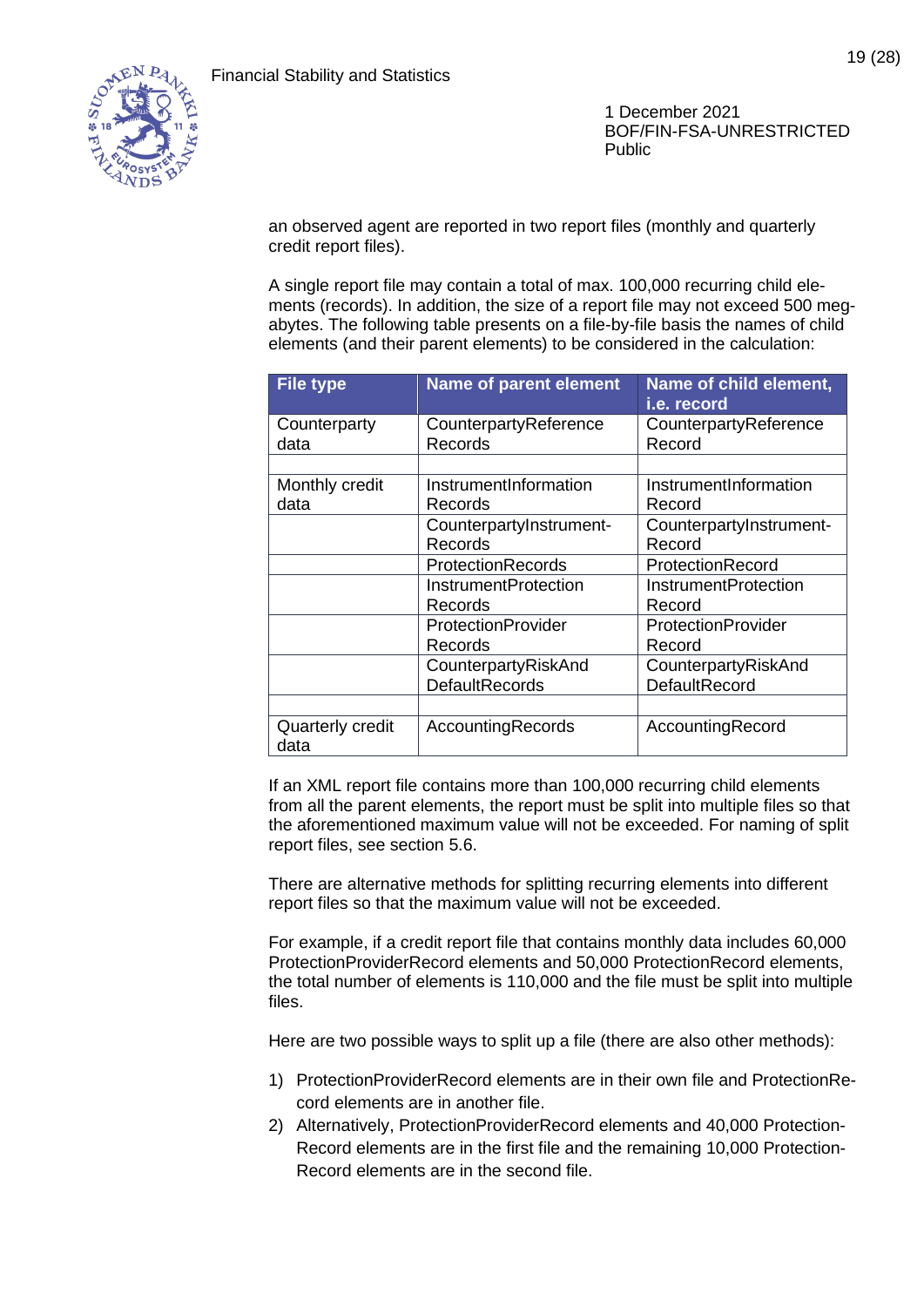

When splitting files, it must be noted that the same validation rules that apply to a single report file also apply to the full set of split files that refer either to the monthly or quarterly credit data of an individual observed agent or the counterparty data of a reporting agent.

However, the reported data may not be split so that e.g. each individual credit and the related records are reported in their own report files. When splitting up report files, the starting point is that, for counterparty report files reported at the level of a reporting agent, and for monthly or quarterly credit report files reported at the level of an observed agent, the average number of records per report file should not be below 20,000.

#### <span id="page-20-0"></span>**5.5 Compression of report files**

The XML files of a submission file are compressed into a zip file that contains one header and n number of report files.

In compressing zip files, please note the following:

- Compression level: normal
- Compression method: deflate

#### <span id="page-20-1"></span>**5.6 File naming**

The timestamp (EXTRACTEDTIME), i.e. the date and time of data extraction, must be identical for the submission file and the header. In addition, these timestamps must be same or newer than the timestamp (extraction time) in the file names of the report file included in the submission file.

#### <span id="page-20-2"></span>**5.6.1 Name of the submission file**

The name of the submission file is in format AC\_[PERIOD] \_[DATAPROVIDER]\_[EXTRACTEDTIME].zip, in which

- [PERIOD] is in format
	- year + 'M' + month, for example 2016M12 The length is exactly 7 characters. Use leading zeros in months, if necessary.
- [DATAPROVIDER] is in format FI + data provider's business ID without the hyphen. This is the case for a Finnish data provider. If the data provider is a foreign entity without a business ID, the Bank of Finland will define a separate identifier to the data provider.
- [EXTRACTEDTIME] is in format year  $+$  month  $+$  day  $+$  hour  $+$  minute  $+$  second (14 characters, with leading zeros if necessary).

Example:

AC\_2016M12\_FI00000000\_20170101120000.zip.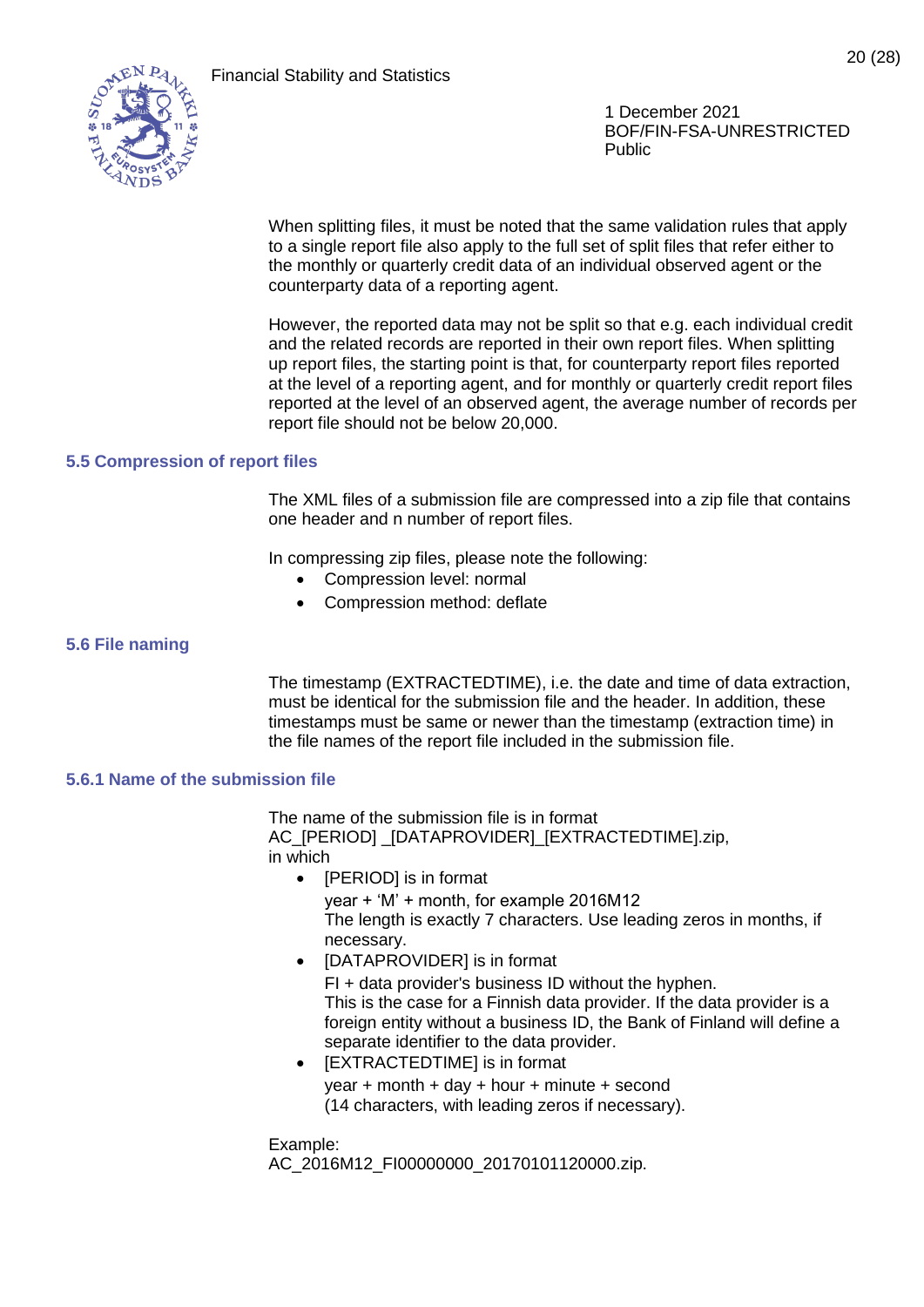

## <span id="page-21-0"></span>**5.6.2 Name of the header**

The name of the header included in the submission file (zip) is in format AC [PERIOD] Header [DATAPROVIDER] [EXTRACTEDTIME].xml, in which

- [PERIOD] is in format year + 'M' + month, for example 2016M12 The length is exactly 7 characters. Use leading zeros in months, if necessary. • [DATAPROVIDER] is in format
	- FI + data provider's business ID without the hyphen. This is the case for a Finnish data provider. If the data provider is a foreign entity without a business ID, the Bank of Finland will define a separate identifier to the data provider.
- [EXTRACTEDTIME] is in format year + month + day + hour + minute + second (14 characters, with leading zeros if necessary).

Example: AC\_2016M12\_Header\_FI00000000\_20170101120000.xml.

#### <span id="page-21-1"></span>**5.6.3 Names of report files**

Report files (BatchRecord files) included in the submission file (zip) are either reporting agent-specific or observed agent-specific.

The name of the counterparty report file is in format AC\_[PERIOD]\_Counterparty\_[REPAGENT]\_[EXTRACTEDTIME]\_[N].xml, in which

- [PERIOD] is in format year + 'M' + month, for example 2016M12 The length is exactly 7 characters. Use leading zeros in months, if necessary.
- [REPAGENT] is in format FI + reporting agent's business ID without the hyphen.
- [EXTRACTEDTIME] is in format year  $+$  month  $+$  day  $+$  hour  $+$  minute  $+$  second (14 characters, with leading zeros if necessary).
- INI is a sequential number denoting splitting of report files (see section [5.4](#page-18-1) Splitting of large report files). The names of split files differ from each other only with respect to the sequential number. For unsplit fi $les. N=1.$

Example: AC\_2016M12\_Counterparty\_FI00000000\_20170101120000\_1.xml.

The name of the credit data report file (monthly and quarterly credit report file) is in format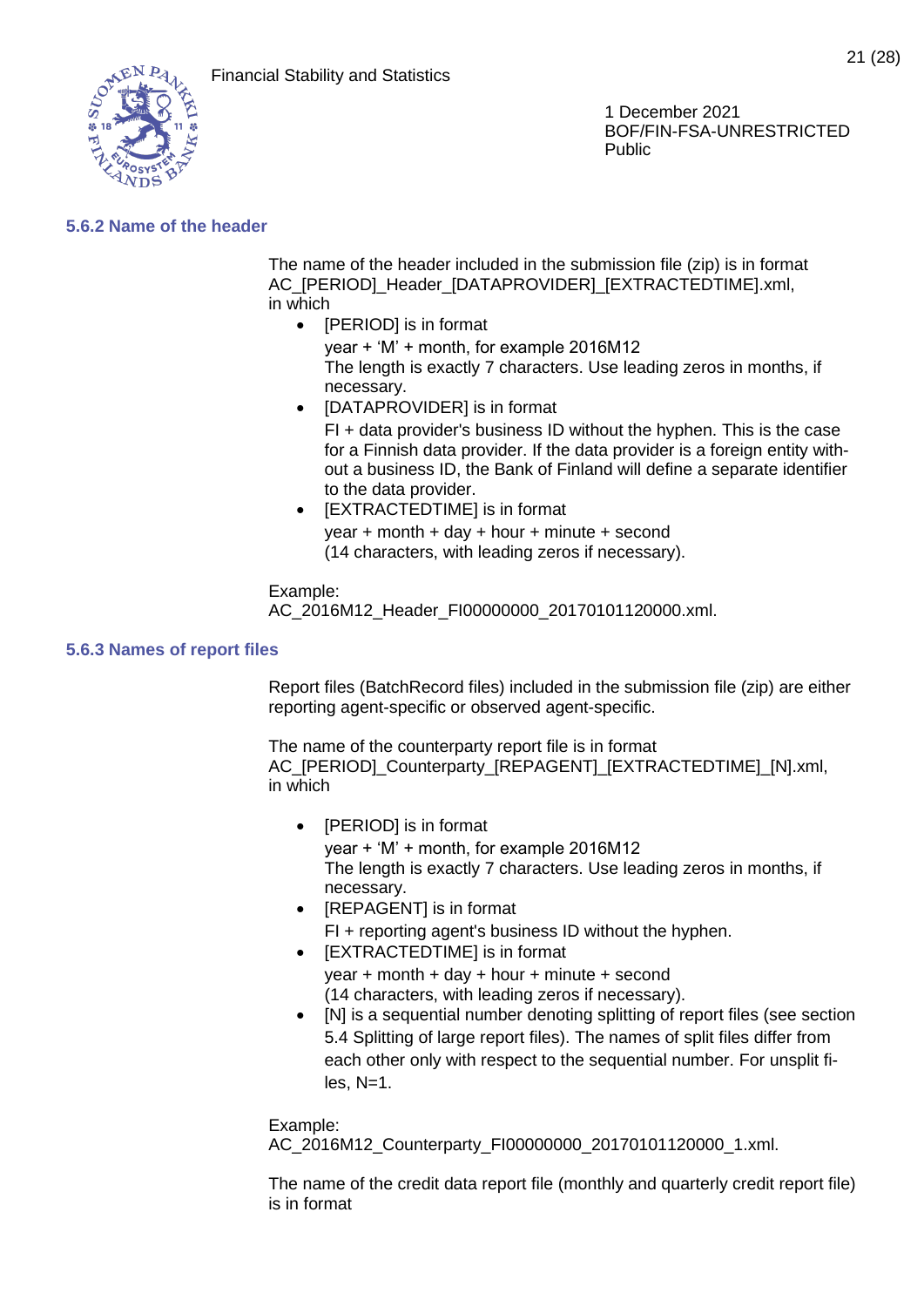

22 (28)

1 December 2021 BOF/FIN-FSA-UNRESTRICTED Public

# AC\_[PERIOD]\_ [X]\_[OBSAGENT]\_[EXTRACTEDTIME]\_[N].xml in which

• [PERIOD] is in format

year + 'M' + month, for example 2016M12 The length is exactly 7 characters. Use leading zeros in months, if necessary.

- IXI is either MonthlyAC or QuarterlyAC, depending on the content of the file. The name of a QuarterlyAC can only include periods M03, M06, M09 or M12.
- [OBSAGENT] is in format FI + observed agent's business ID without the hyphen. This is the case for a Finnish observed agent. If the observed agent is a foreign branch of a Finnish credit institution, the Bank of Finland will assign a separate identifier to the reporting agent.
- [EXTRACTEDTIME] is in format year  $+$  month  $+$  day  $+$  hour  $+$  minute  $+$  second (14 characters, with leading zeros if necessary).
- [N] is a sequential number denoting splitting of report files (see section [5.4](#page-18-1) Splitting of large report files). Names of split files differ from each other only with respect to the sequential number. For unsplit files,  $N=1$ .

Examples:

AC\_2016M12\_MonthlyAC\_FI00000000\_20170101120000\_1.xml. AC\_2016M12\_MonthlyAC\_FI00000000\_20170101120000\_2.xml. AC\_2016M12\_QuarterlyAC\_FI00000000\_20170101120000\_1.xml.

The name of the identifier mapping file is in format AC\_[PERIOD]\_IdentifierMapping\_[REPAGENT]\_[EXTRACTEDTIME]\_[N].xml , in which

- [PERIOD] is in format year + month as M+mm, for example 2016M12. The length of the period name is exactly 7 characters; with a leading zero before the sequential number of the month if necessary.
- [REPAGENT] is FI+ reporter's business ID without a hyphen
- [EXTRACTEDTIME] i.e. the time of extraction in format year+ month + day + hour + minute + second (14 characters, with leading zeros if necessary)
- [N] is a sequential number derived from the splitting of large report files (for more detail, see section [5.4](#page-18-1) Splitting of large report files); the split files differ from each other only in terms of this sequential number. For non-split files, N=1.

# Example:

AC\_2016M12\_IdentifierMapping\_FI00000000\_20170101120000\_1.xml.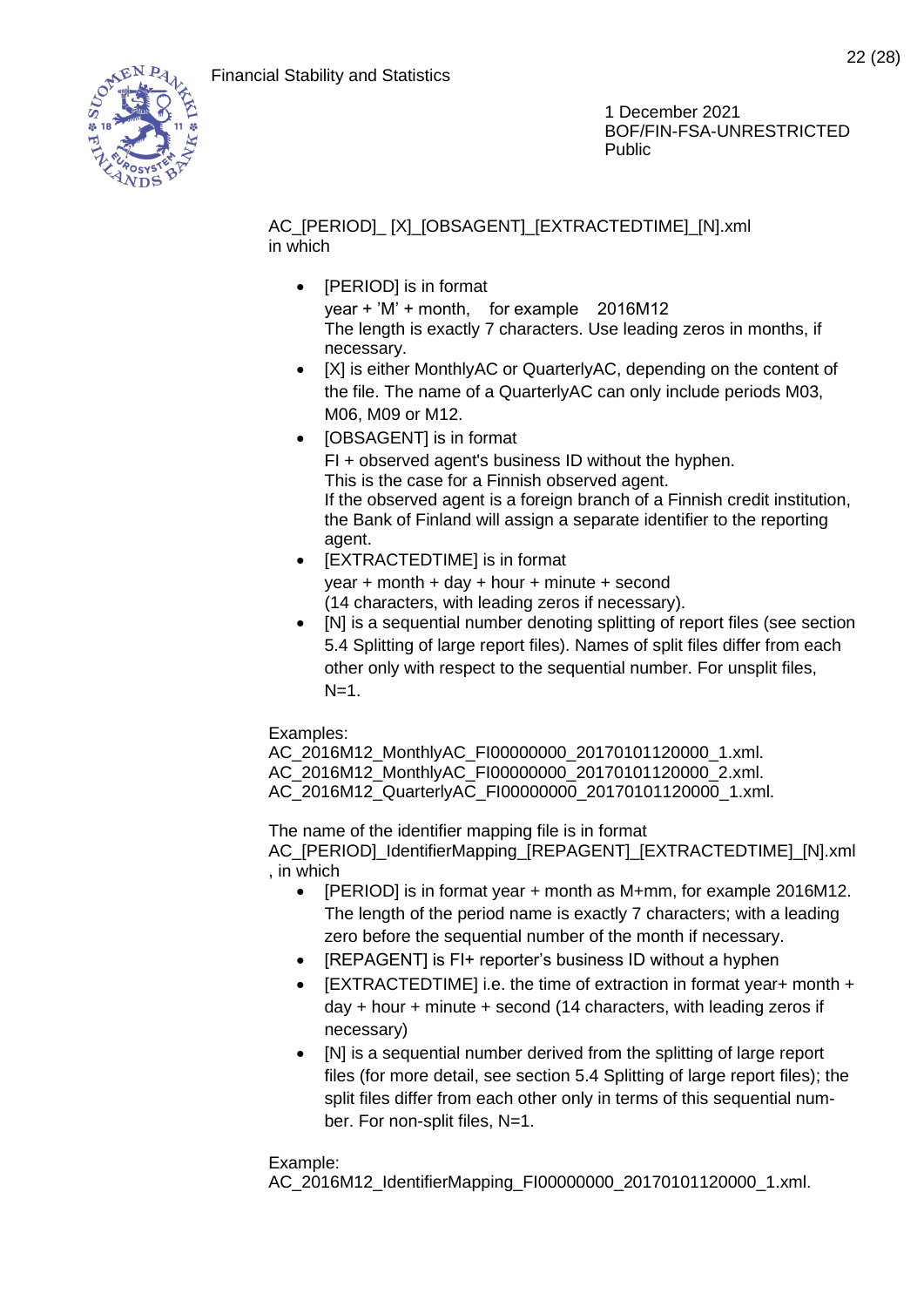

In a single submission file, the names of split files relating to the same observed agent must be identical except for the sequential number; timestamps (EXTRACTEDTIME) must be identical.

## <span id="page-23-0"></span>**5.7 Technical validation rules**

This section primarily presents technical validation rules.

#### <span id="page-23-1"></span>**5.7.1 Validation checks of the DCS2 (error codes in brackets)**

The DCS2 performs technical checks for the submission file (ZIP) and the included header and report files before the submission file is approved and sent to the Bank of Finland.

#### **5.7.1.1 Validation checks pertaining to the submission file**

#### MUST

- o The name of the submission file must meet the specifications (101101).
- o The generation time of the submission file must meet the specifications (101102).
- $\circ$  The schema version used for the header and the report files must be a version supported and defined by the Bank of Finland for the period reported, and must be identical for all header and report files included in a submission file (101103).
- o Submission file can be unzipped (101201).
- $\circ$  Data provider's identifiers and reference dates in the name of the submission file and the header match each other (101314).
- o Period data of the same submission file match each other (101316).

#### **5.7.1.2 Validation checks pertaining to the header**

#### MUST

- o The name of the report file meets the specifications (101313).
- o The generation time of the report file meets the specifications (101310).
- o Only 1 header is reported in a submission file (101311).
- $\circ$  The header's reference date must be the last day of the month (102130).
- $\circ$  The report files specified in the header to be included in a submission file match with the report files in the submission file (102131).
- o The header's schema version is supported during the reporting period (102132).
- o The header is generated in accordance with the schema (102133).

#### **5.7.1.3 Validation checks pertaining to report files**

**MUST**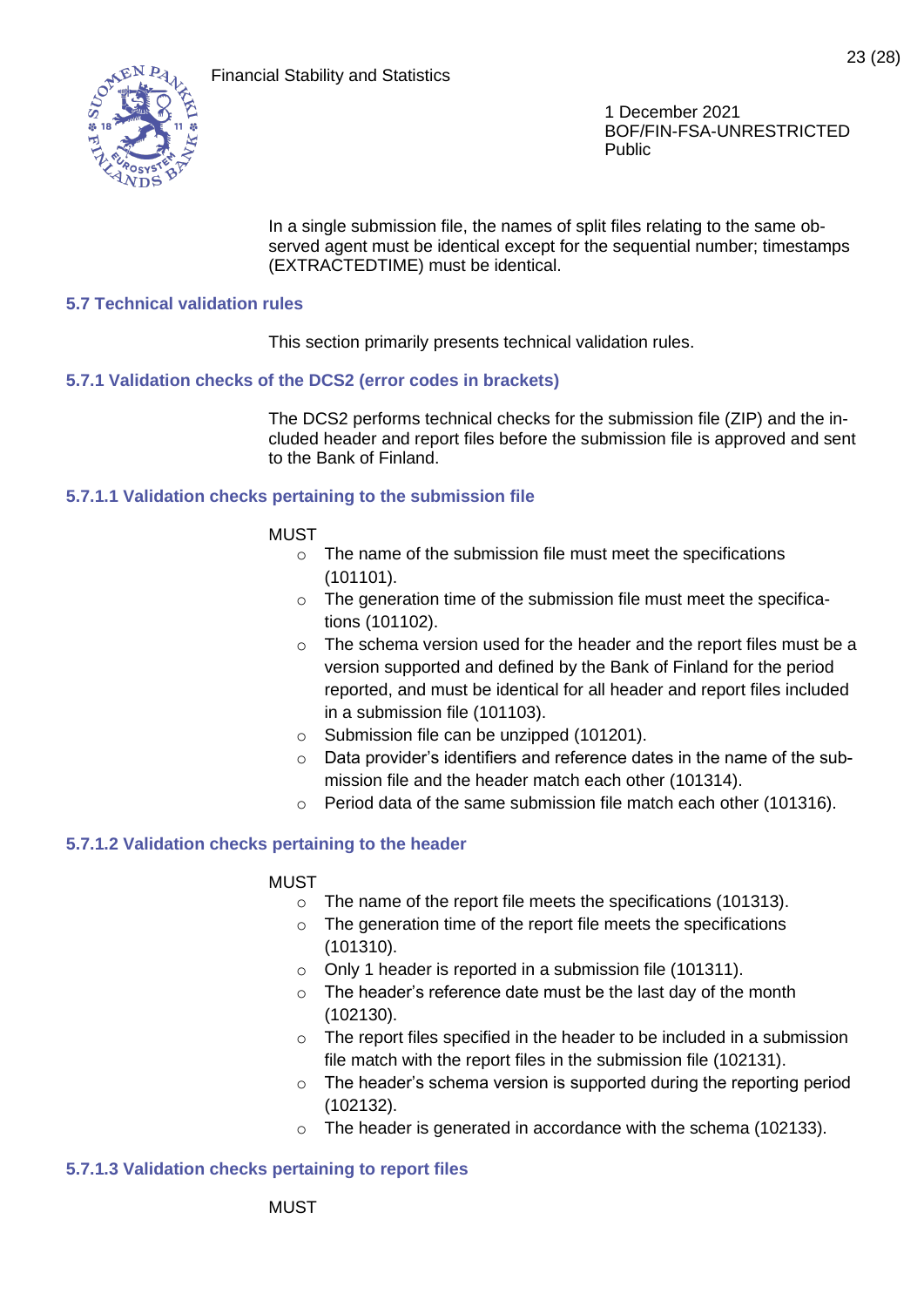

- o No single report file may exceed 500 megabytes. The rule does not pertain to the submission file (101317).
- $\circ$  The report file's reference date is the last day of the month (102240).
- o The report file is technically readable. (102242).
- o The report file's schema version is supported during the reporting period (102243).
- o The report file is generated in accordance with the schema (102244).
- o If the report file is intended to be submitted in the production environment, it may not be specified as a test report (103101).
- $\circ$  The only acceptable periods in the name of a quarterly credit report file (QuarterlyAC) are M03, M06, M09 and M12 (102244).
- o The reporting agent/observed agent is subject to the reporting obligation during the reference period (105101).
- o Quarterly reporters may only report data for periods M03, M06, M09 and M12 (105201).

# <span id="page-24-0"></span>**5.7.2 Other technical checks of the Bank of Finland**

# MUST

- o The report files reported for a reference period must always contain all data reported under the credit data collection.
- o If a report file must be split up, all the separate report files must be contained in the same submission file.
- o The maximum sum of records in a single report file is 100,000. Records are elements that are described in the following three validation rules.
- o In a counterparty report file, or a full set of split counterparty report files, each counterparty reference record (CounterpartyReference Record) must be uniquely identifiable by a CNTRPTY\_ID key.
- o In an observed agent's quarterly report, or a full set of split quarterly report files, each accounting record (AccountingRecord) must be uniquely identifiable by a key consisting of fields CNTRCT\_ID and INSTRMNT\_ID.
- o In an observed agent's monthly report, or a full set of split monthly report files, each record must be uniquely identifiable by a key in accordance with the table below.

| <b>Name of record</b>        | <b>Fields that comprise a key</b><br><b>identifier</b>     |
|------------------------------|------------------------------------------------------------|
| InstrumentInformationRecord  | CNTRCT ID<br><b>INSTRMNT ID</b>                            |
| CounterpartyInstrumentRecord | CNTRCT ID<br>INSTRMNT_ID<br>CNTRPRTY ID<br><b>ENTTY RL</b> |
| ProtectionRecord             | PRTCTN ID                                                  |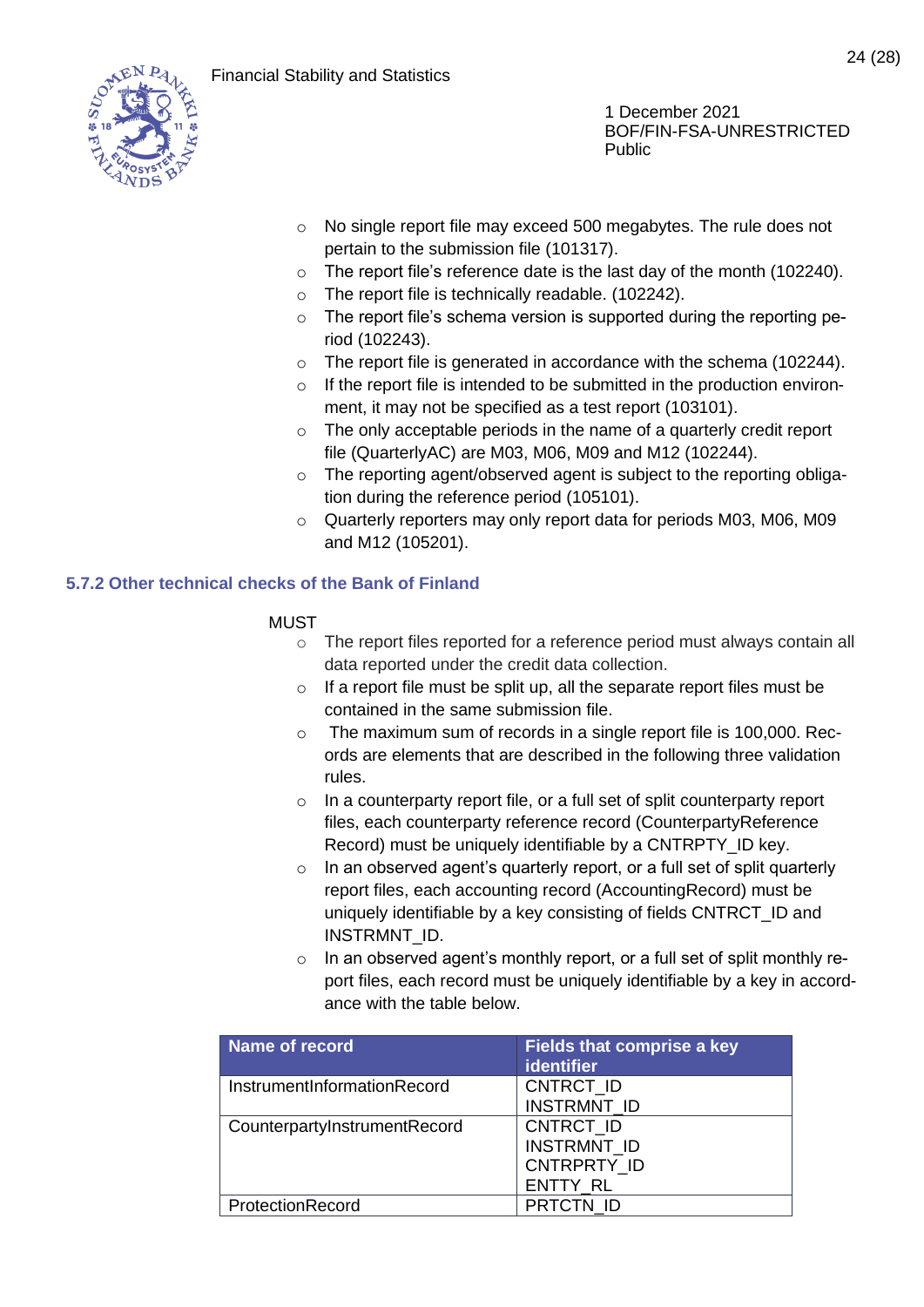

| InstrumentProtectionRecord       | CNTRCT ID          |
|----------------------------------|--------------------|
|                                  | <b>INSTRMNT ID</b> |
|                                  | <b>PRTCTN ID</b>   |
| <b>ProtectionProviderRecord</b>  | CNTRPRTY ID        |
|                                  | <b>PRTCTN ID</b>   |
| CounterpartyRiskAndDefaultRecord | CNTRPRTY ID        |
|                                  |                    |

# <span id="page-25-0"></span>**6 TRANSMISSION OF DATA TO THE BANK OF FINLAND**

The Bank of Finland uses a data collection service 2 (DCS2) operated by Posti Messaging Oy in the transmission of credit data.

Entities subject to the reporting obligation can use the DCS2 themselves or authorise a data provider to submit the credit data collection data on their behalf. Unlike with the earlier data collections, resident entities responsible for credit data reporting must identify themselves in accordance with strong electronic identification using the e-identification and e-authorisation services of Suomi.fi. More detailed instructions on how to log in to the service can be found on the home page of the test reporting service, at the address [https://test.dcs.bof.fi](https://test.dcs.bof.fi/) and in production environment [https://dcs.bof.fi](https://dcs.bof.fi/)

Credit data collection files must be created in accordance with this document and the annexed record descriptions. Annexes:

- AC XSD vX.XX.zip (schema files)
- AC XSD Elements vX.XX.xls
- AC\_2016M12\_FI00000000\_20170101120000.zip
	- o AC\_2016M12\_Header\_FI00000000\_20170101120000.xml
	- o AC\_2016M12\_Counterparty\_FI00000000\_20170101120000\_1 .xml
	- o AC\_2016M12\_MonthlyAC\_FI00000000\_20170101120000\_1.x ml
	- o AC\_2016M12\_MonthlyAC\_SE00000001\_20170101120000\_1. xml
	- o AC\_2016M12\_MonthlyAC\_EE00000002\_20170101120000\_1. xml
	- o AC\_2016M12\_QuarterlyAC\_FI00000000\_20170101120000\_1. xml
	- o AC\_2016M12\_QuarterlyAC\_SE00000001\_20170101120000\_1 .xml
	- o AC\_2016M12\_QuarterlyAC\_EE00000002\_20170101120000\_1 .xml
- AC Record Structure vX.XX.xls

The data provider transmits the credit data collection file to the DCS2. The DCS2 checks the technical integrity of the report file and accuracy of the record format and sends a correct file to the Bank of Finland.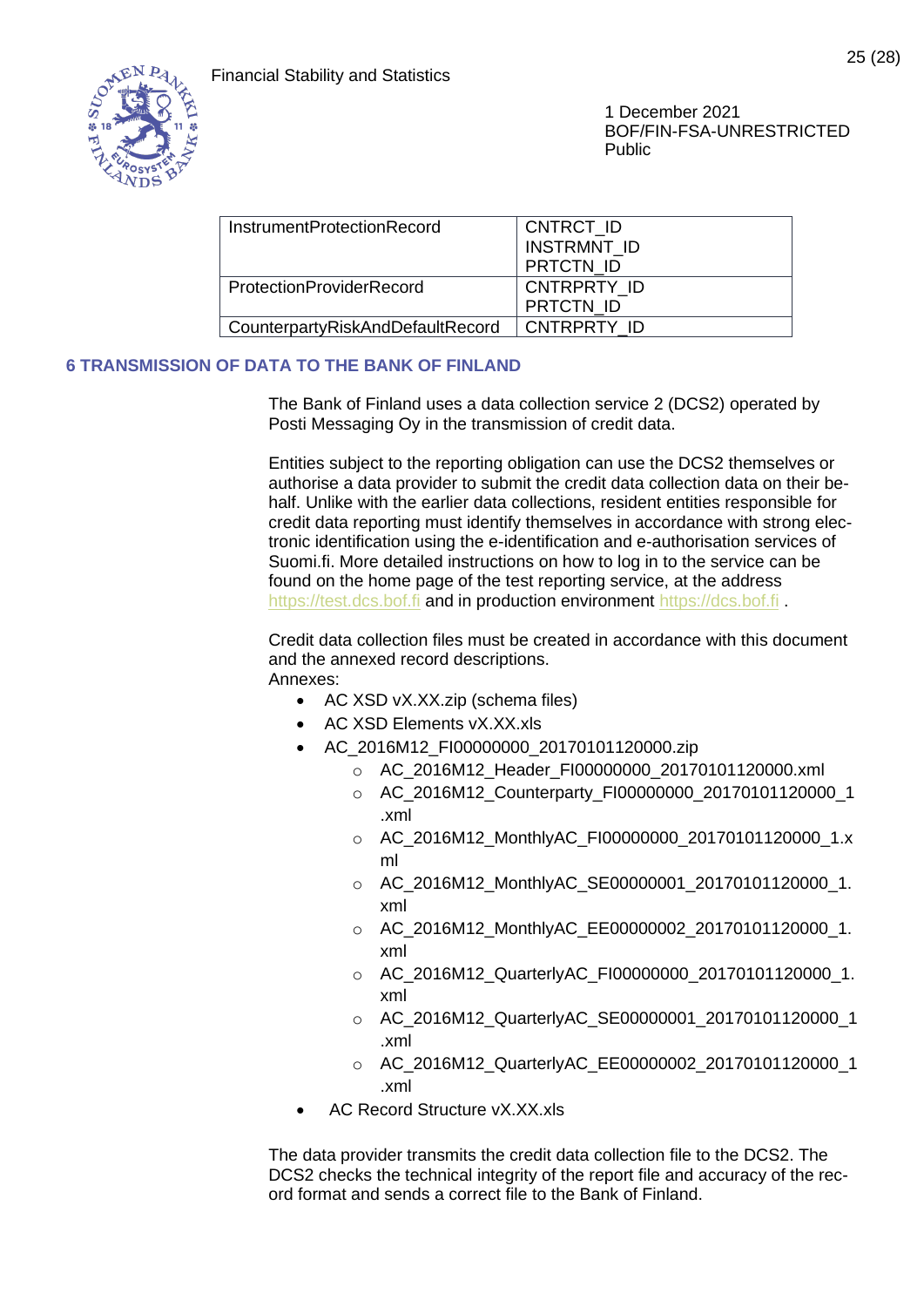

The data provider receives automated feedback on any errors detected in the file at this stage, so that the data provider can take measures to correct the errors and resend the file.

The data submission relating to each reference period is a full submission (submission type SBMSSN\_TYP = Full), after which the data provider can send a new full submission (SBMSSN\_TYP = Full). The new full submission does not allow changes to data submitted previously; new full submission data remain valid as such.

The names of the files must contain a timestamp, i.e. the date and time at which the data were extracted. In some cases, the file name must also include a sequential number for the determination of the chronological order of the files.

There can be only one file submitted with the same name. A new submission must be specified with the timestamp of the extraction time. The timestamp is the date and time at which the data were extracted. Files must be submitted to the DCS2 in the order of data extraction. In other words, an earlier-extracted submission file may not be submitted after submission of a file that was extracted more recently.

The most recent full submission pertaining to a reference period remains valid. If the file is large, it must be split into multiple files that are numbered consecutively (see section [5.4\)](#page-18-1).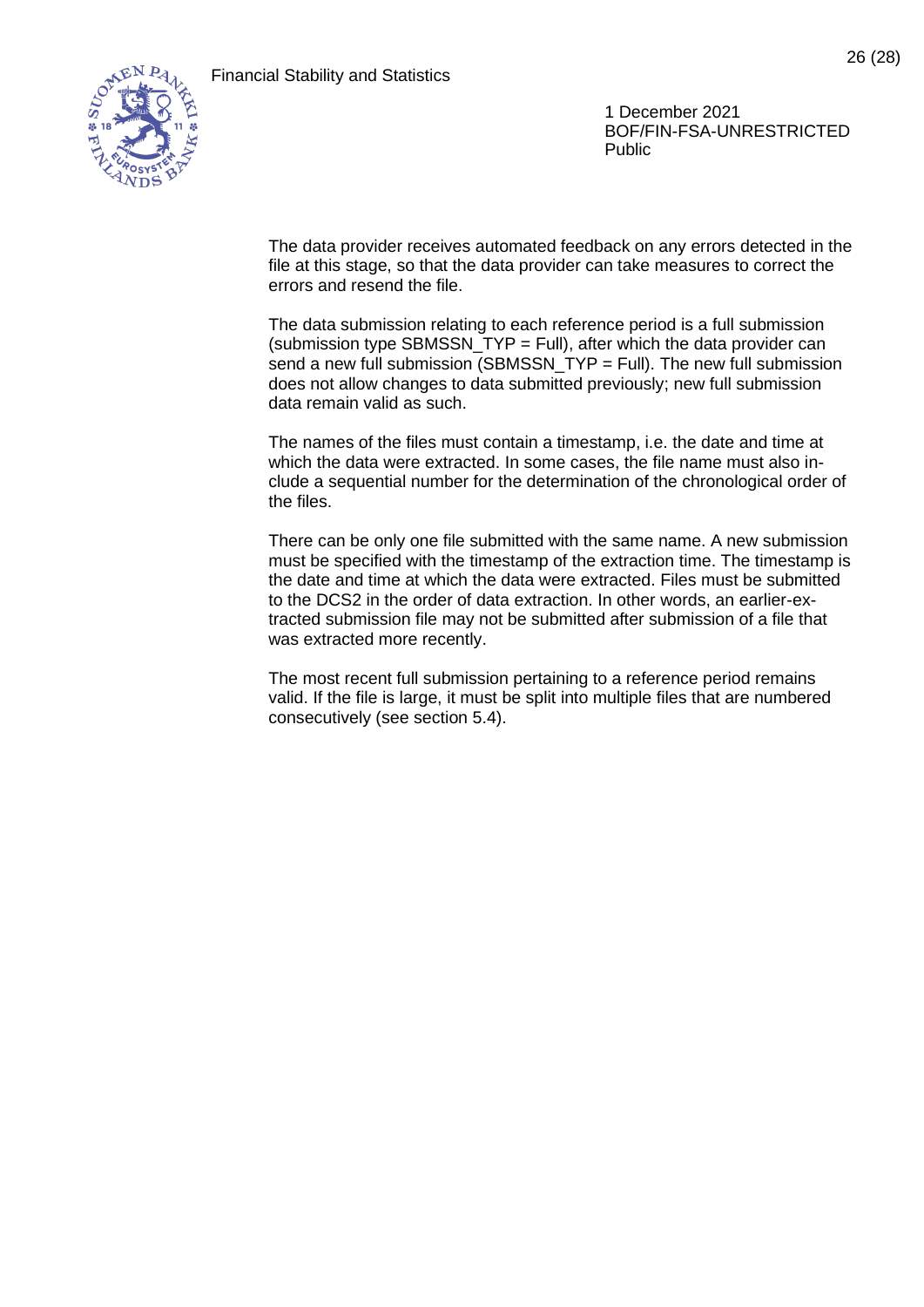

# <span id="page-27-0"></span>**7 REPORTING METHODS**

In credit data reporting, data providers can choose between two reporting methods:

- File upload over HTTPS
- SFTP (Secure File Transfer Protocol) data transfer between the institution and the DCS2.

## <span id="page-27-1"></span>**7.1 HTTPS upload**

The data provider submits the report by logging in to the DCS2 and uploading the submission file via the service (HTTPS upload). Instructions on how to log in to the service can be found on the home page of the test reporting service, at the address [https://test.dcs.bof.fi](https://test.dcs.bof.fi/) . DCS2 production environment is located at [https://dcs.bof.fi](https://dcs.bof.fi/) where reporting entitites are required to apply for a user ID.

#### <span id="page-27-2"></span>**7.2 SFTP file transfer**

SFTP offers a direct and secure connection for the transfer of credit data files. The method is for data providers who submit large report files or who wish to automatize reporting.

In SFTP data transfer, the data provider and the DCS2 establish an SFTP connection transferring the files. For access to the service, the reporting institutions receive an SFTP account (user ID and password) from the DCS2. Instructions for an SFTP account subscription are available to registered users in the test reporting service [https://test.dcs.bof.fi](https://test.dcs.bof.fi/) and in production environment [https://dcs.bof.fi](https://dcs.bof.fi/) .